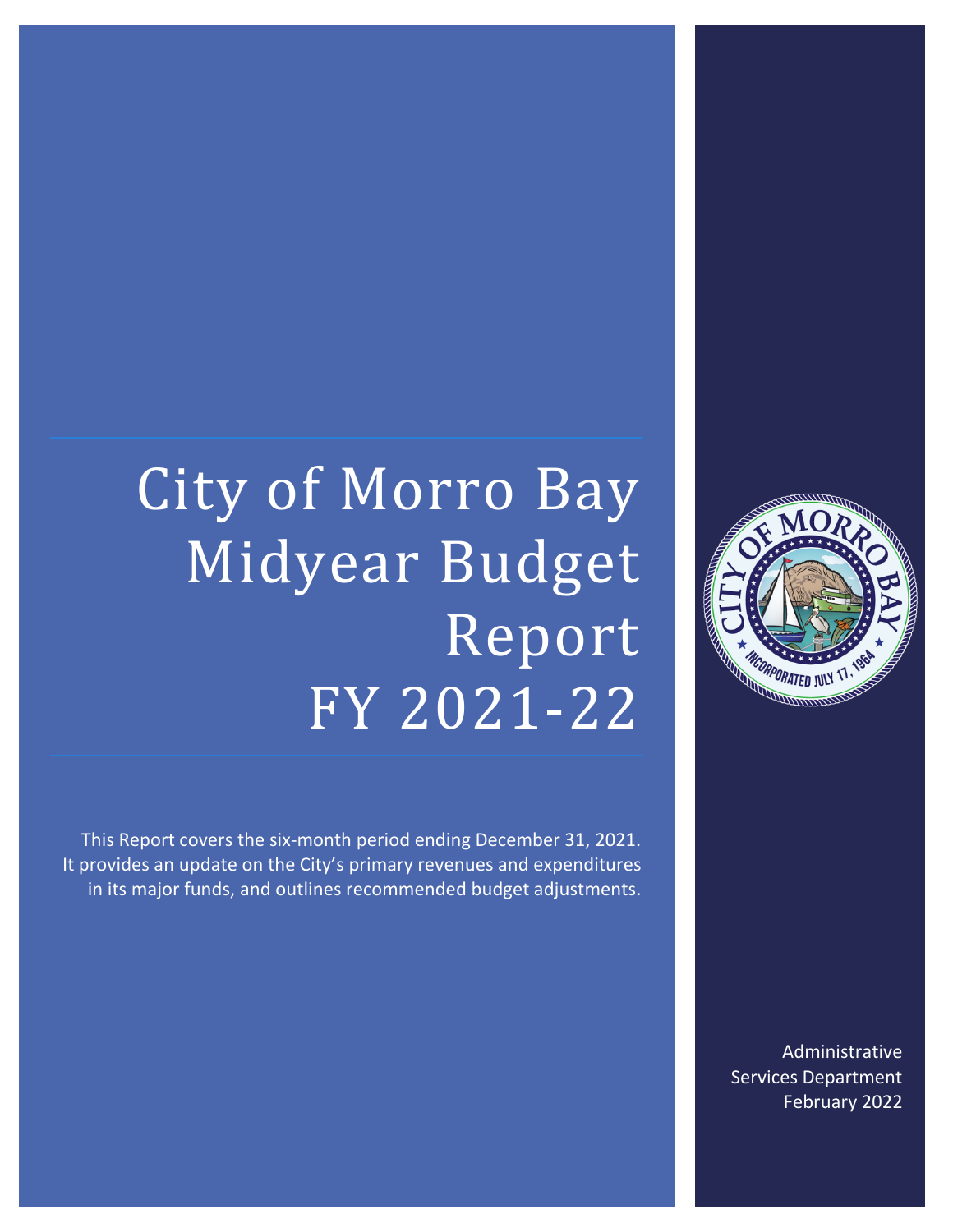# **Table of Contents**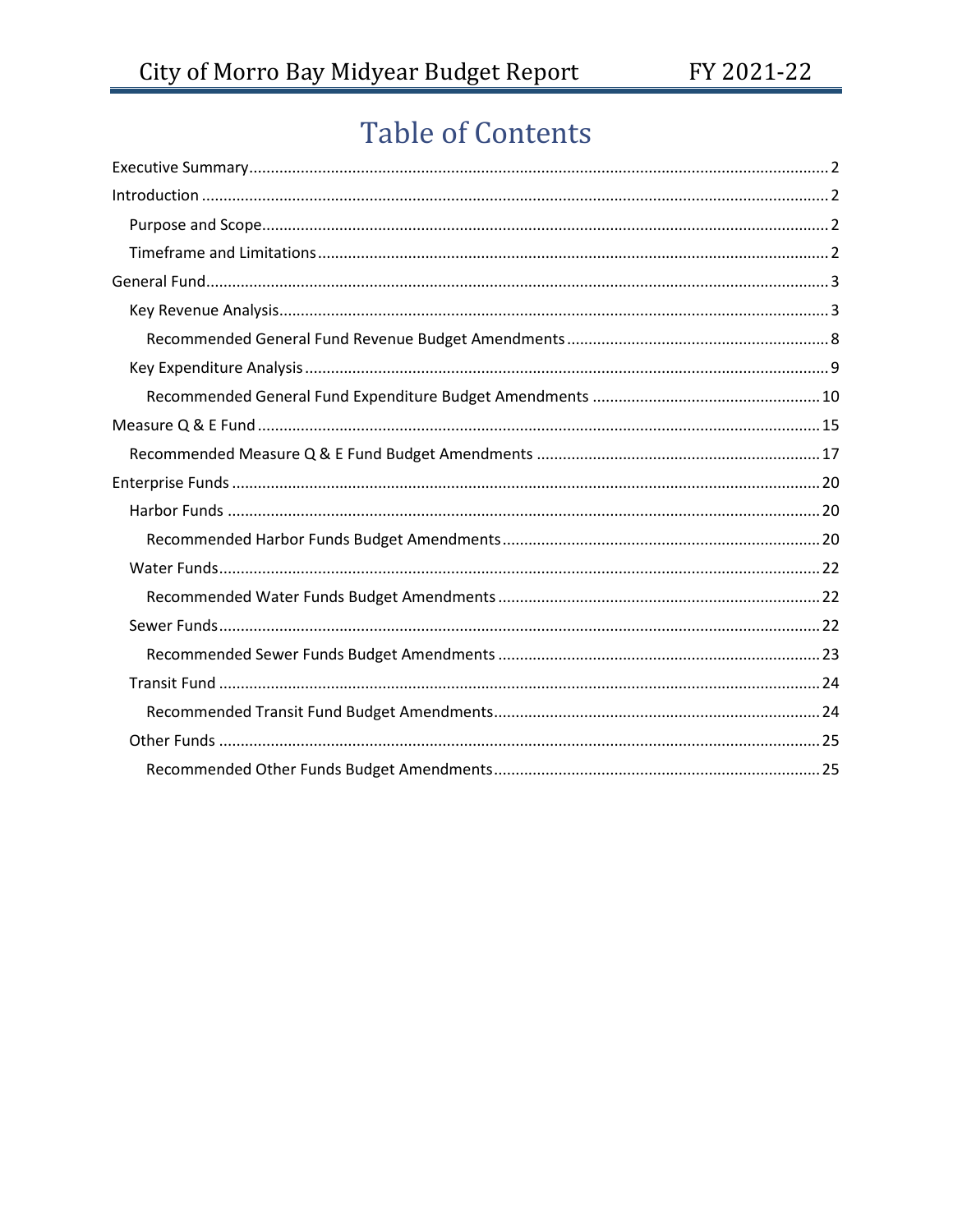# Executive Summary

<span id="page-2-0"></span>Overall, this year's midyear report is a positive one, with the economic recovery continuing and City's most economically sensitive revenues, sales tax and Transient Occupancy Tax (TOT), exceeding anticipated budgeted amounts. Measure E-20, which was approved by voters in November 2020 as a 1.5% local general-purpose sales tax (replacing Measure Q which was a 0.5% tax approved in 2006) began in April 2021 and is generating more revenue than estimated at budget time. Overall expenditures for midyear are tracking well, though several budget adjustments are needed to reflect the economic recovery and to adequately resource core services and Council and community priorities. Adjustments are being recommended in the areas where meeting the City's priorities call for such changes. In the General Fund and Measure Q&E Fund, revenue budget increases based on positive revenue growth fully offset expenditure budget increases.

The City's enterprise funds are tracking well with no major operating budget changes recommended. There are several CIP budget changes recommended to increase CIP budgets in FY 2021-22, reflecting a return to CIP activity that was paused in many cases due to the pandemic. Funding and staff capacity to implement the full range of the City's CIP needs remains a longer-term challenge to address.

Citywide, across all funds, these changes represent approximately \$1.8 million in net revenue budget increases, excluding transfers in, and approximately \$4.0 million in net expenditure budget increases, excluding transfers out. The funds where revenue increases do not fully offset expenditure increases do have the fund balance to accommodate the recommended changes, largely in the Water and Sewer Funds for those CIP budget increases. Implementing the recommended changes will also result in an additional approximate \$0.4 million contribution to the General Fund Emergency Reserve, gradually working toward Council's update General Fund Emergency Reserve policy of a 33% minimum and a 50% target reserve.

# Introduction

# <span id="page-2-2"></span><span id="page-2-1"></span>Purpose and Scope

This Midyear Budget Report for the Fiscal Year (FY) 2021-22 covers the six-month period ending December 31, 2021. It provides a status update on the City's primary revenue and expenditure sources in its major funds and provides a scheduled opportunity for the City to make budget amendments to respond to unanticipated changes or emerging trends.

# <span id="page-2-3"></span>Timeframe and Limitations

The information in this report is the most accurate and up-to-date information available at the time of publication. It represents a snapshot of City revenues and expenditures as of December 31, 2021. It may not represent pending payments or revenues, or irregularities in payment or revenue timing. As this is not an audited financial statement, the numbers are preliminary and subject to change as the year progresses. The City monitors and adjusts its revenue and expenditure projections based on fiscal-year-to-date performance and other developments to develop a more accurate picture of the City's anticipated yearend financial position. If no significant change is anticipated, no budget adjustment will be recommended.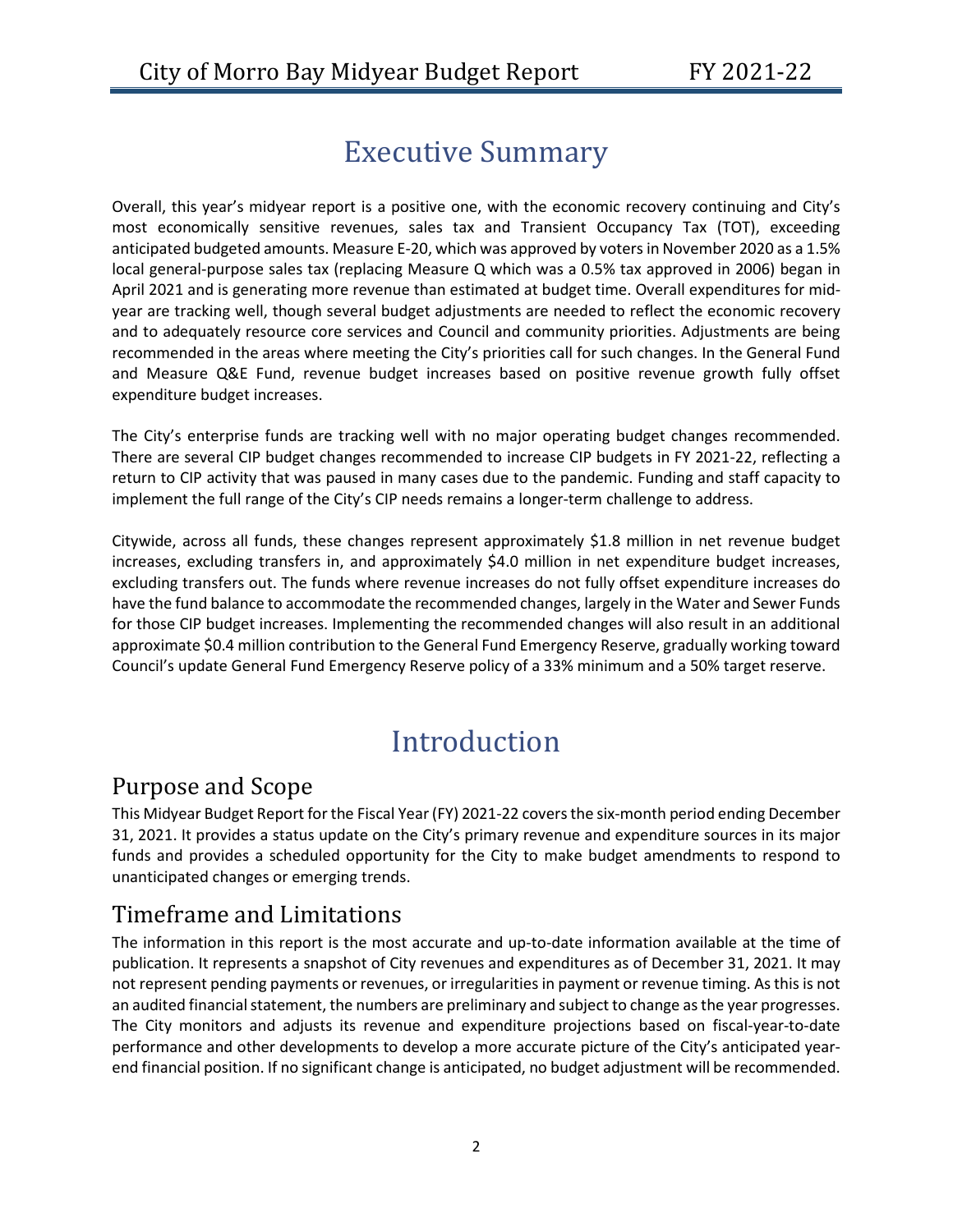# General Fund

### <span id="page-3-1"></span><span id="page-3-0"></span>Key Revenue Analysis

The adopted General Fund Budget for FY 2021-22 is approximately \$15.7 million. As of December 31, 2021, the General Fund had received 41% of its revenues, or \$6.5 million. This is typical, as many of the revenues are received irregularly or have a lag time before the City receives them. Staff monitors each revenue source and is recommending a few revenue budget increases to reflect the continued economic recovery. The top four revenue sources are described below in detail, as they account for over threequarters of budgeted General Fund revenues collectively.

#### Property Tax

Property tax is the largest revenue category for the City's General Fund, accounting for 32% of budgeted General Fund revenues in FY 2021-22. Property tax is levied by the San Luis Obispo County Assessor's Office at 1% of a property's assessed value, of which the City receives approximately 13.7 cents per dollar paid on property located within the municipal limits of Morro Bay.

Revenue for FY 2021-22 was budgeted higher than the prior fiscal year. Property tax distributions are largely received in the third and fourth quarters of the fiscal year. Given the timing of receipts, no budget adjustment is recommended. The County Assessor's most recent annual report demonstrated assessed valuation growth of 3.95% for Morro Bay.

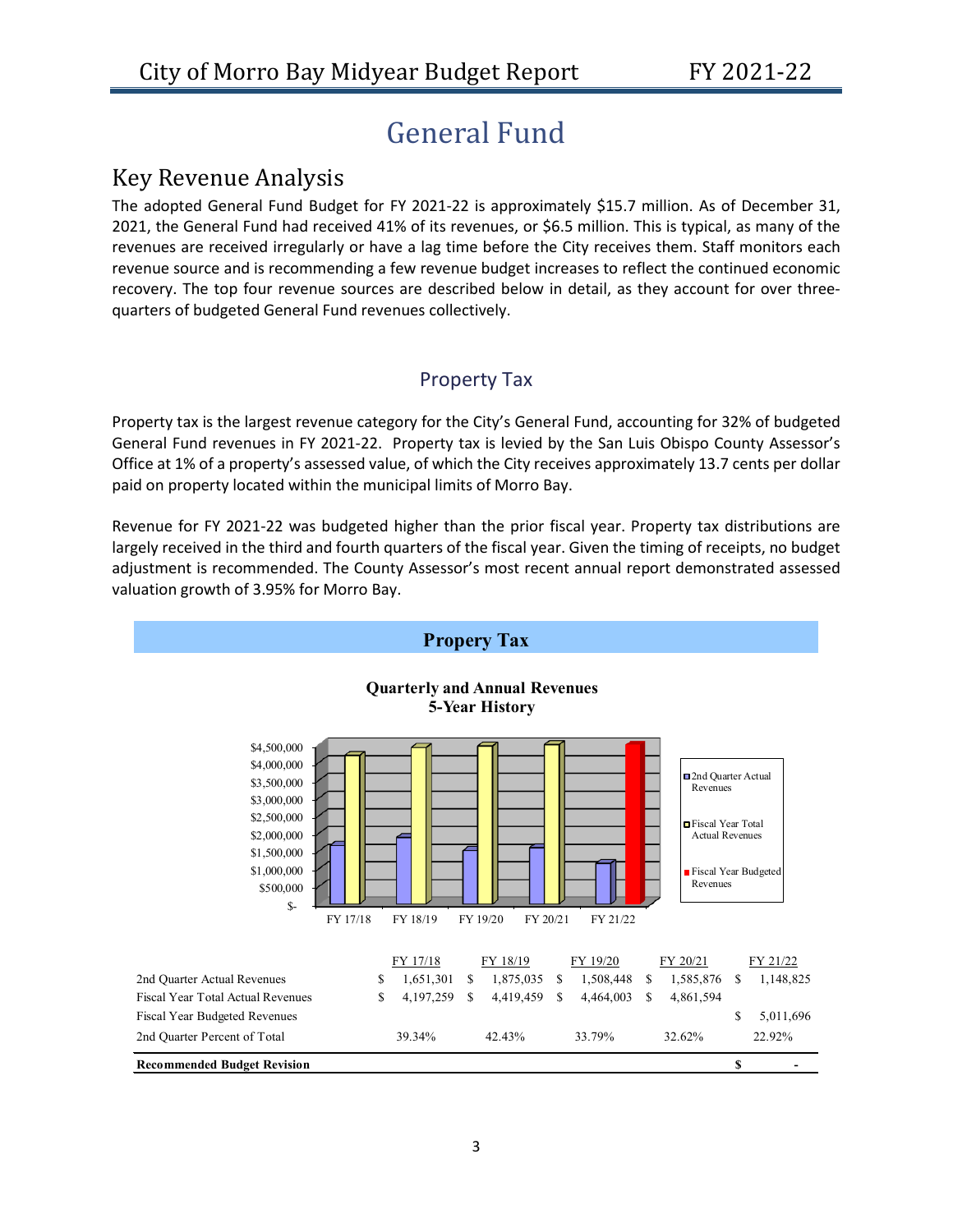#### Transient Occupancy Tax

TOT is the General Fund's second largest revenue source, accounting for 23% of the City's budgeted General Fund revenues for FY 21-22. The City levies and retains a 10% transient occupancy tax (TOT) on all hotel, motel, vacation rentals and RV parks within the municipal limits of Morro Bay to fund City services provided to visitors to Morro Bay. In addition, the City collects and remits an additional 3% to Visit Morro Bay, the Morro Bay Tourism Business Improvement District (TBID), and an additional 1.5% for Visit SLOCAL, the Countywide Tourism program. As a highly economically sensitive revenue source, the City monitors TOT closely. Due to the pandemic, TOT revenues have been more difficult to predict in recent years. However, Morro Bay and the California Central Coast region have not seen the significant revenue reductions that larger cities have seen, and Morro Bay's TOT revenues rebounded very quickly and remain high.

This year TOT receipts have tracked higher than budgeted through December. Morro Bay experienced a strong summer prior to the recent spike in COVID-19 cases. In coordination with Visit Morro Bay, staff recommends a somewhat conservative revenue budget increase of \$350,000. This recognizes the positive fiscal year-to-date actuals while taking a cautious approach to the uncertainty that exists in the winter and spring months of the current fiscal year.

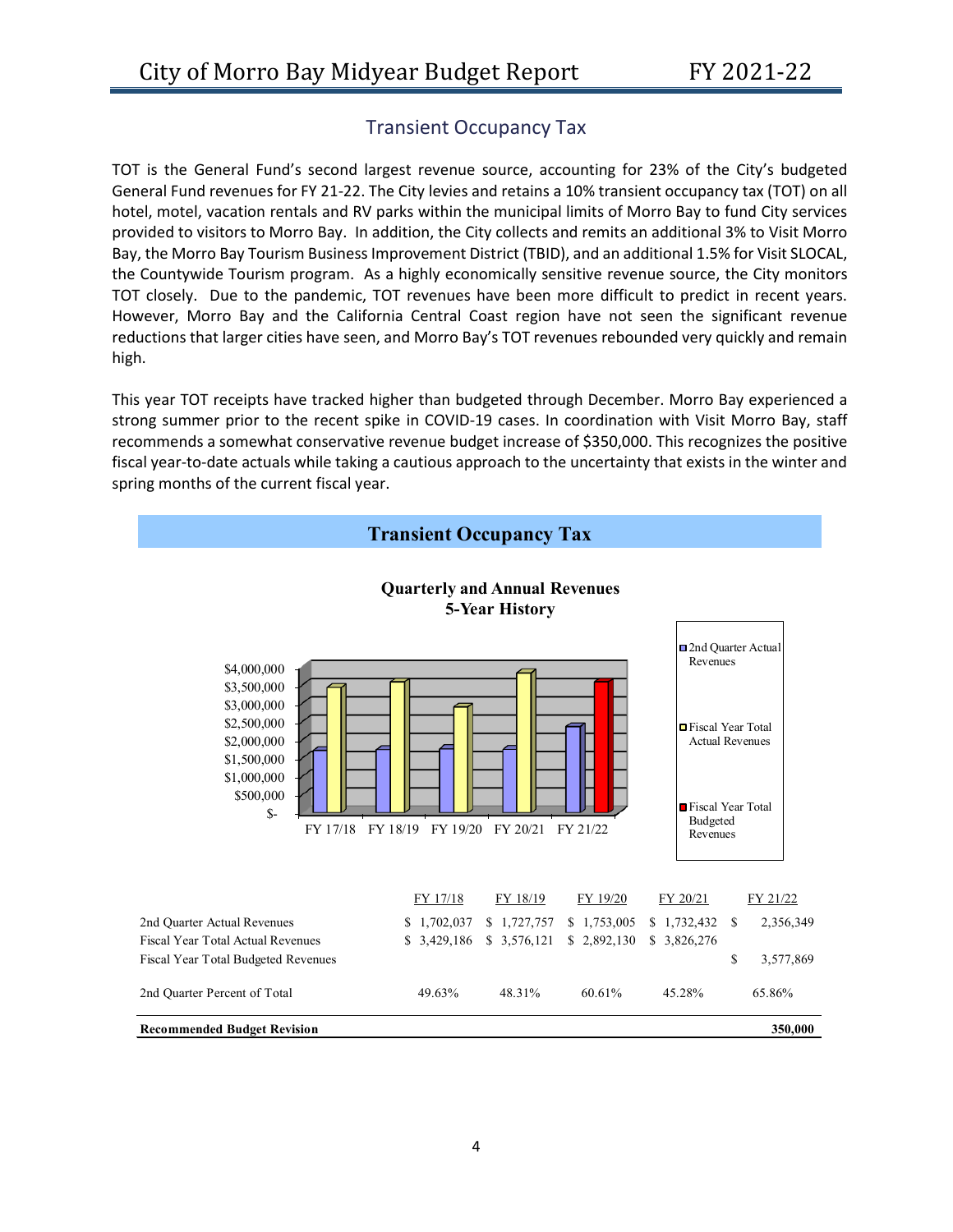#### Sales Tax

Sales tax is the third largest budgeted revenue source for the City's General Fund in FY 2021-22, budgeted to generate 13% of the Fund's revenue for the year. The base statewide sales and use tax rate is 7.25 percent, and the City's General Fund receives 1 cent of that base tax. This does not include the 1.5 cent local sales tax which is collected through voter-approved Measure E-20 and will be discussed under that Fund separately.

Sales Tax receipts are tracking somewhat higher than budgeted this fiscal year. This trend tracks with the increase in TOT tax and high occupancy rates at local hotels. The City contracts with industry expert HdL to analyze collections history, forecast sales tax revenues and pursue revenues on the City's behalf that belong to the City. The proposed revenue budget increase of \$240,000 is approximately 50% of the forecasted amount that HdL is expecting the City to receive over the adopted budget. This is a conservative revenue budget increase that also accounts for the unpredictability in Morro Bay's slower season in the second half of the fiscal year.

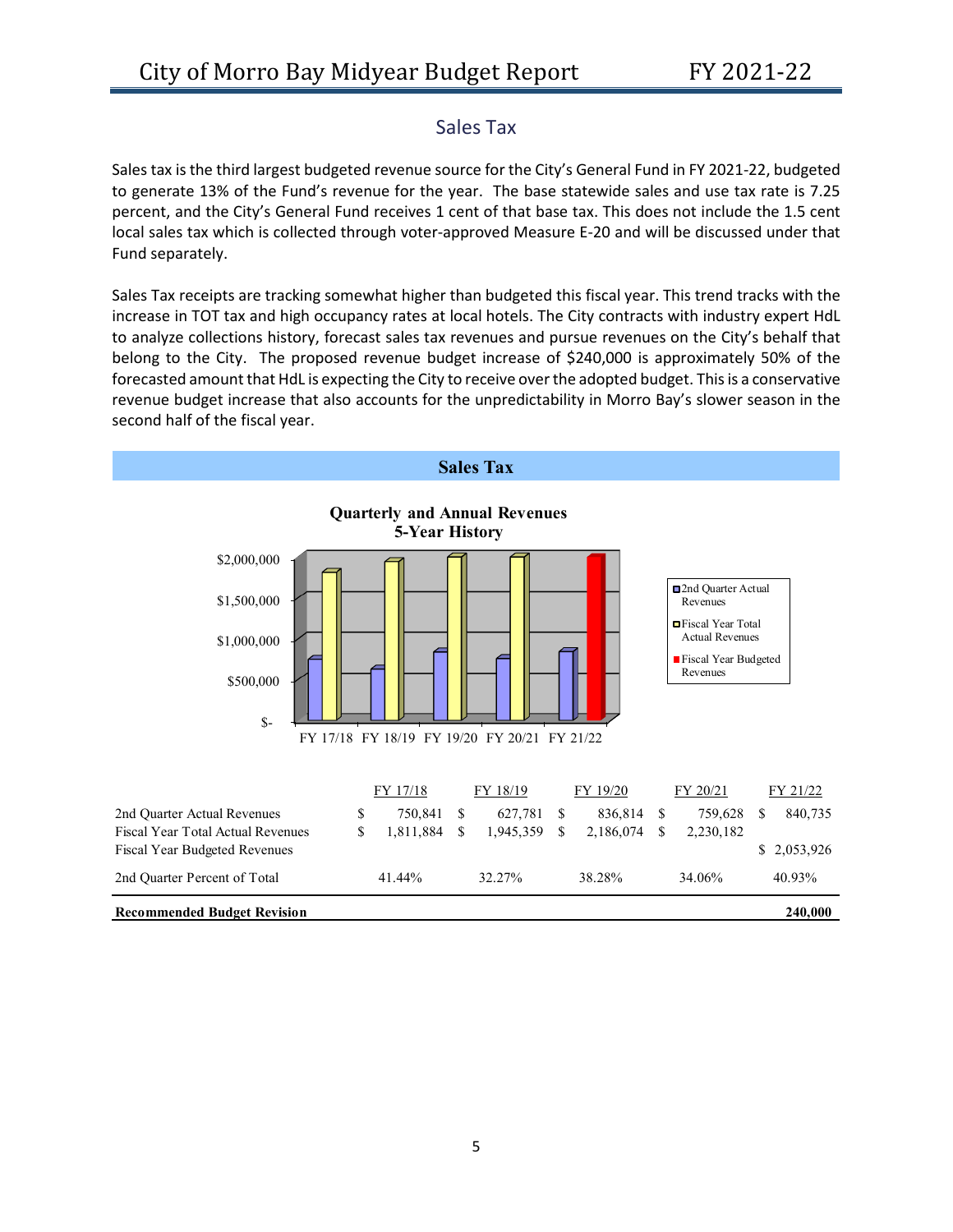### Charges for Service

City service revenues consist primarily of plan check fees, building inspection fees and recreation sports and youth services fees. These fees are assessed based on recovery formulas, which reflect approximate costs of providing these services and, as a total category, account for 8% of the City's General Fund budget for FY 2021-22.

The Recreation Division programs' revenues have not entirely recovered since COVID-19 and may come in slightly below budget. However, Community Development Charges for Services are likely to over-perform compared to budget for an overall projected year-end position consistent with the budget in this category. Staff will continue to monitor this revenue source; no budget revisions are recommended at this time.

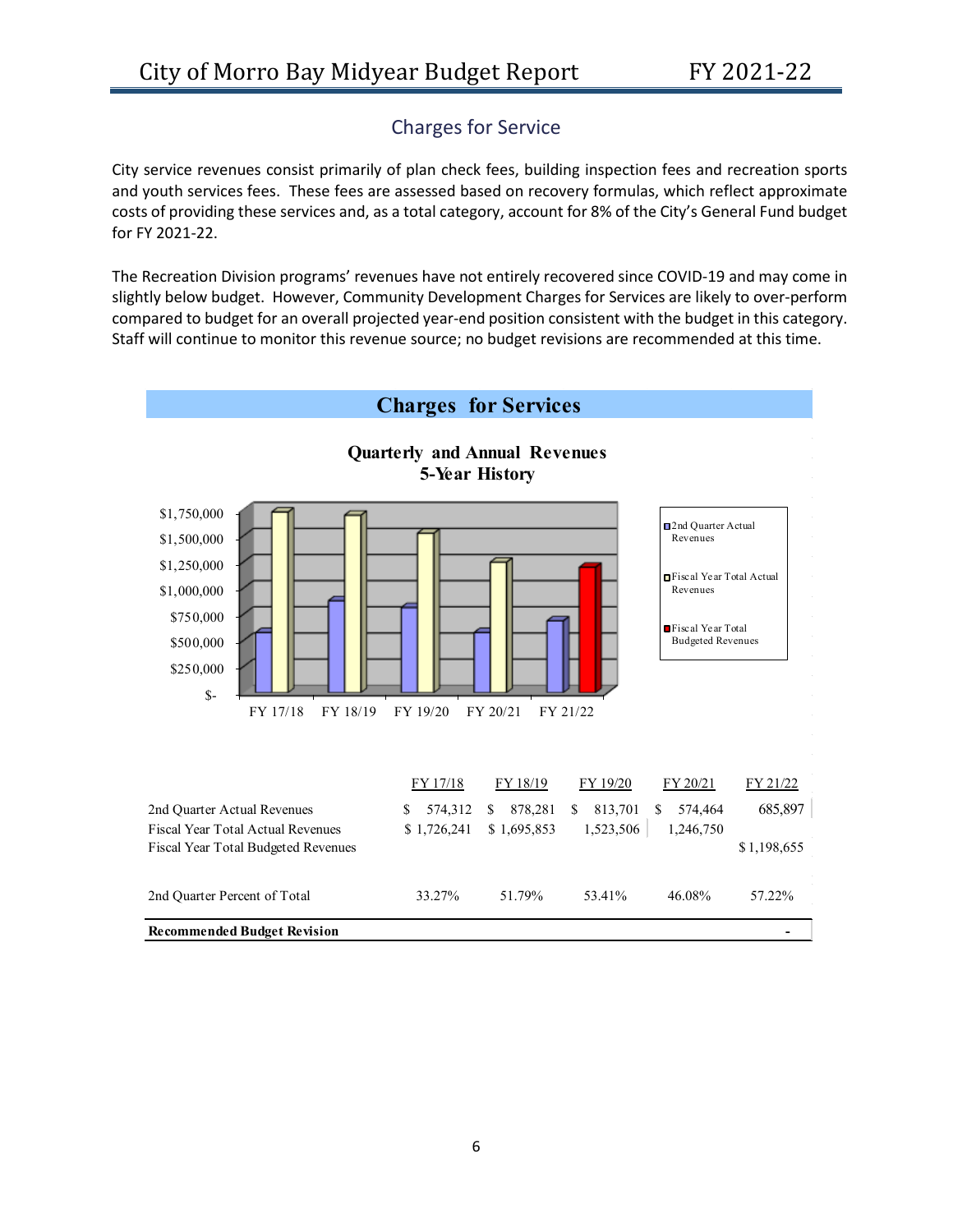#### Other General Fund Revenues

All remaining General Fund revenues comprise approximately 24% of the Fund's budgeted revenues collectively. The status of the primary sources of other General Fund revenues are summarized below. No midyear budget changes are recommended for any of these revenues this fiscal year, with the exception of additional budget to recognize mutual aid reimbursements for the City's response to wildfire incidents and to recognize a one-time grant revenue.

- **Transfers In –** Transfers into the General Fund comprise approximately 8% of the General Fund budget for FY 2021-22 (\$1,225,000). Roughly two-thirds of that total is comprised of transfers in from enterprise funds to cover internal services costs for services such as financial administration, human resources, legal services, and City management and administration services that support enterprise fund operations and facilitate the provision of water, sewer, harbor and transit-related services. In addition, this total includes State gas tax revenue as well as a transfer in from Measure Q & E fund for a specified amount of Fire department overtime. No changes are recommended.
- **Franchise Fees** *-* Franchise fees are collected by the City from utilities operating in Morro Bay. Franchise fees are currently received for electricity, garbage, cable TV and natural gas. Franchise fees represent 4% of budgeted General Fund revenues in FY 2021-22 (\$572,000). Payments are not remitted equally throughout the year; therefore, midyear receipts are not necessarily predictive.
- **Cannabis City Tax** *–* Morro Bay residents approved a cannabis specific tax of up to 10% in 2018, for sale of cannabis within Morro Bay. Council set the tax rate of 5% for all retail sales locally. Revenues for the two permitted local retailers are budgeted at approximately 3% of General Fund revenue for FY 2021-22 (\$480,000), and revenues are on track at midyear with 44% received.
- **Business Tax -** The City requires all businesses located in or operating in Morro Bay to obtain a business tax certificate. Business taxes apply to businesses operating as a general or subcontractor, as a home occupation, from a commercial or office space rental, or as a business conducting temporary activities within the City limits. The amount of business tax paid by each business is based on the type of business being operated and varies depending on that type. This accounts for approximately 2% of the FY 2021-22 General Fund operating budget (\$364,000). Revenues are on track for the current fiscal year with 92% received (most renew at the beginning of the fiscal year in July).
- **Rental Income –** Rental of City-owned property constitutes approximately 3% of the General Fund's FY 21-22 budget (\$409,000). Revenues fiscal year-to-date are tracking roughly comparably to prior fiscal years on a percentage basis but given the budget increase for FY 21-22 in this area, staff will continue to track and revise next year if necessary. The majority of the rental income in this account come from Morro Dunes RV Park.
- **Licenses and Permits -** Conditional use permits, coastal permits, and encroachment permits are the primary revenues sources in this category. These revenues sources account for a total of approximately 1% of the budgeted General Fund revenues for FY 2021-22. These revenues are performing very well at midyear, at approximately 100% of budgeted revenues received to date. Given the small scale of each line item in this category, staff is not recommending budget changes at this time but will incorporate updated projections into next year's budget.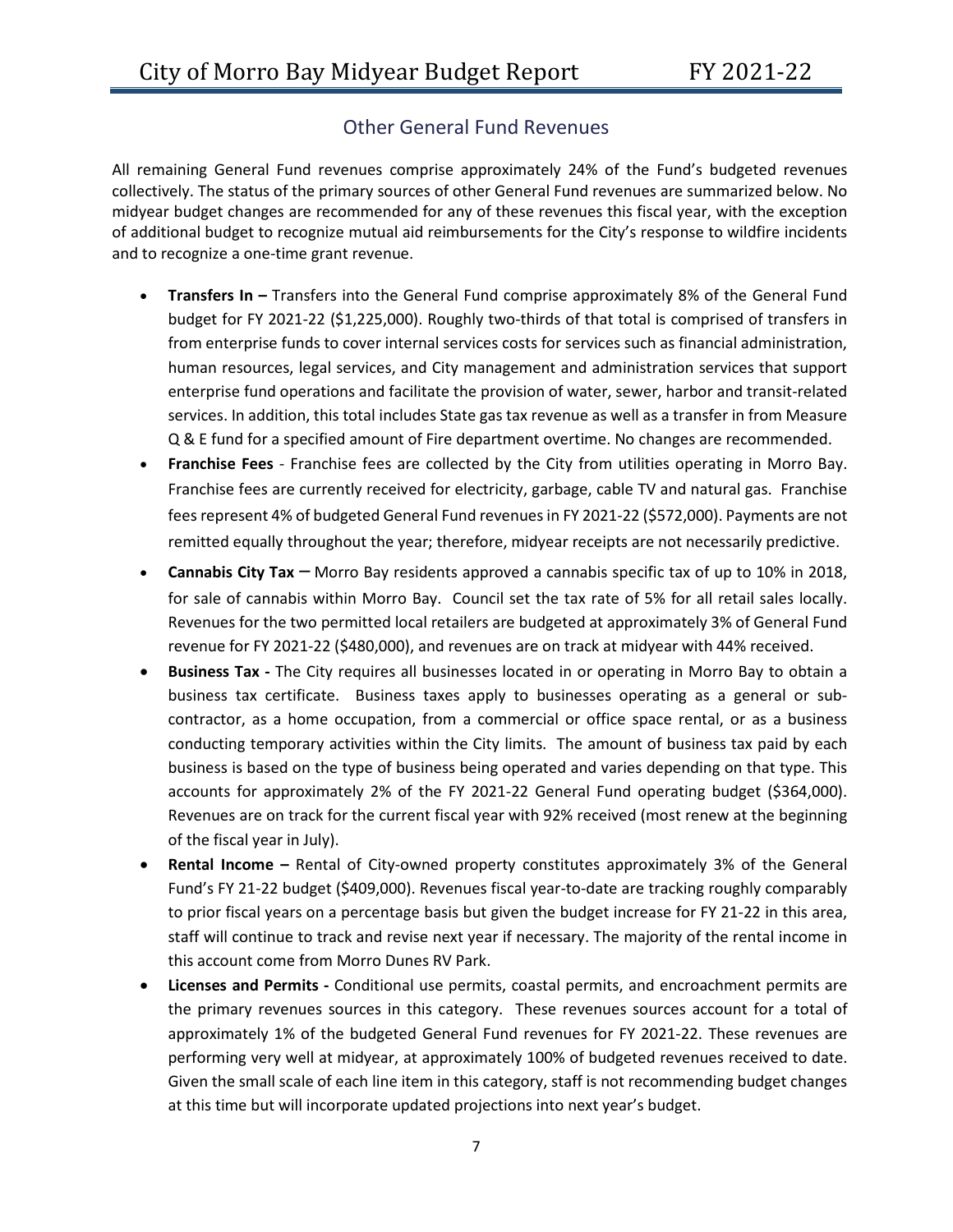- **Mutual Aid Reimbursement –** The Morro Bay Fire Department anticipates receiving \$480,000 in FY 2021-22 as compensation for its response to mutual aid incidents, primarily wildfires. This revenue increase will be fully offset by a commensurate expenditure increase to cover associated response costs. Going forward, some moderate level of wildfire response costs and reimbursement will be assumed and planned for in future year budgets, given the significant volume that these costs and reimbursements represent as wildfire season continues to prolong and demand additional resources.
- **Grant Revenues –** The City will receive a one-time REAP grant from the State in the amount of \$78,000 and will utilize these funds to facilitate electronic plan review.

# <span id="page-8-0"></span>Recommended General Fund Revenue Budget Amendments

Given the detailed discussion above, staff is recommending the following General Fund budget adjustments (all increases) at midyear. If approved, this would result in an amended General Fund revenue budget of \$16.8 million.

| Department      | Description                            | Increase<br>(Decrease)<br>Amount | Prior<br>Council<br>Approval | One-time/<br>Ongoing |
|-----------------|----------------------------------------|----------------------------------|------------------------------|----------------------|
| Admin           | Increase Transit Occupancy Tax Revenue |                                  |                              |                      |
| <b>Services</b> | based on actuals to date               | 350,000                          | N/A                          | Ongoing              |
| Admin           | Increase Sales Tax Revenue based on    |                                  |                              |                      |
| Services        | updated HDL Estimates                  | 240,000                          | N/A                          | Ongoing              |
| Fire            | Mutual aid reimbursements for wildfire |                                  |                              |                      |
|                 | response costs                         | 480,000                          | N/A                          | One-time             |
| Community       | Grant-funded electronic plan review    |                                  |                              |                      |
| Dev             | software                               | 78,000                           | N/A                          | One-time             |
|                 |                                        | 1,148,000                        |                              |                      |

#### **General Fund Revenue Budget Amendments**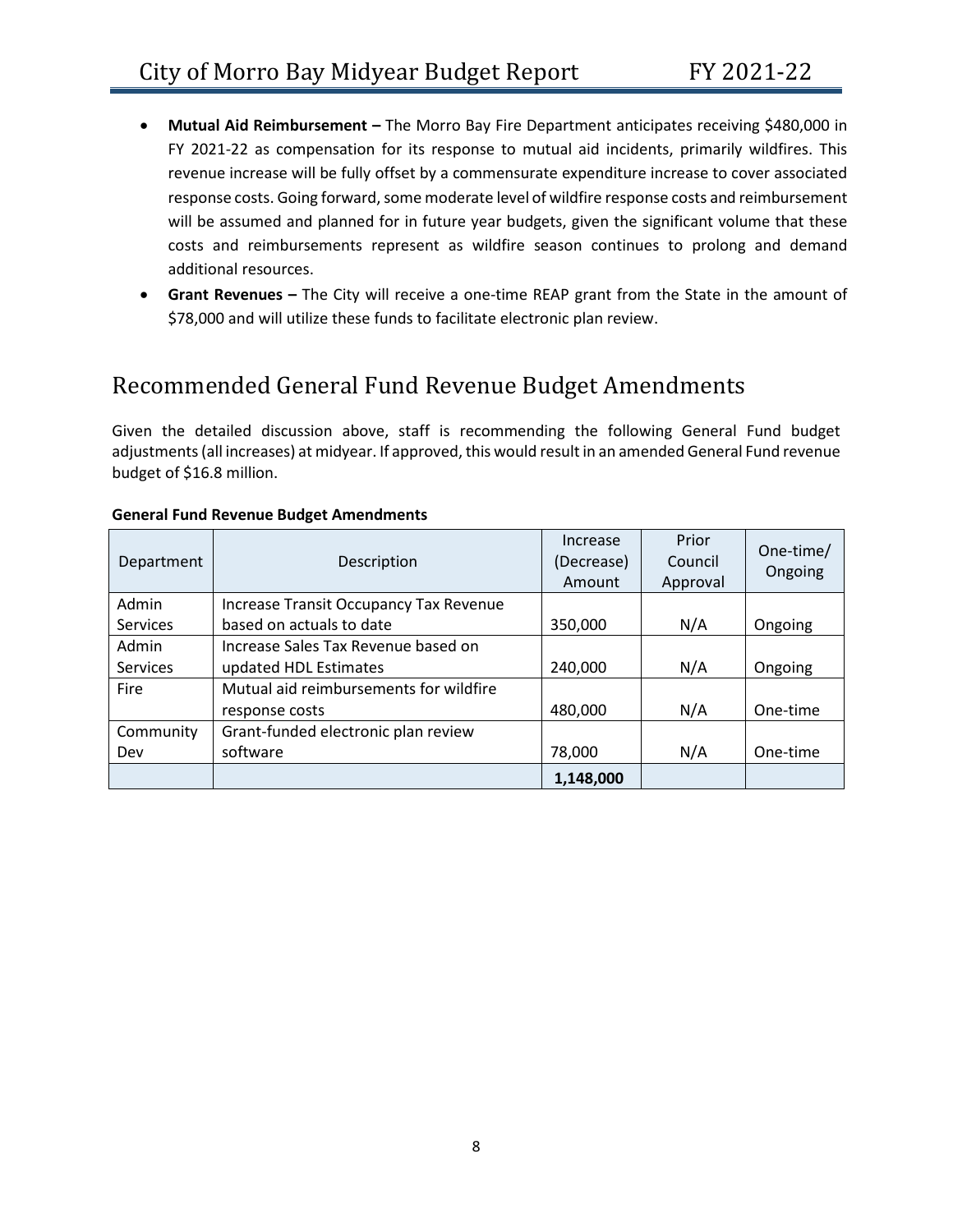### <span id="page-9-0"></span>Key Expenditure Analysis

The adopted General Fund expenditure budget for FY 2021-22 is approximately \$15.6 million. As of December 31, 2021, total General Fund expenditures totaled \$7.4 million, or 49% of budget. The following discussion provides a status of significant General Fund expenditures at midyear. Staff monitors expenditures closely and is recommending several expenditure adjustments. Many of these changes are to continue to gradually restore budget that was reduced in FY 2019-20 after the onset of COVID-19.

#### Personnel Costs

Personnel costs include salaries for full-time employees, elected officials' stipends, temporary/relief employees, overtime, other benefits, pensions, and health care. Expenditures have tracked higher than 50% at midyear since the City began paying the annual CalPERS unfunded liability payment (UAL payment) in July to receive a small discount. In addition, the City supported many out of County fires this year and will received approximately \$480,000 as compensation for that staff time. As part of the midyear adjustments, staff is recommending all reimbursement revenue for mutual aid be budgeted in the Fire Department to offset costs of responding to the fires.

There was a 12.5% reduction in personnel expenditures from FY 2019-20 to FY 2020-21, largely due to reduced staffing levels in response to COVID-19. Given positive revenue recovery since the onset of COVID-19, staff is recommending continuing the gradual restoration of key positions at midyear this year. Proposed changes are outlined in the following section.

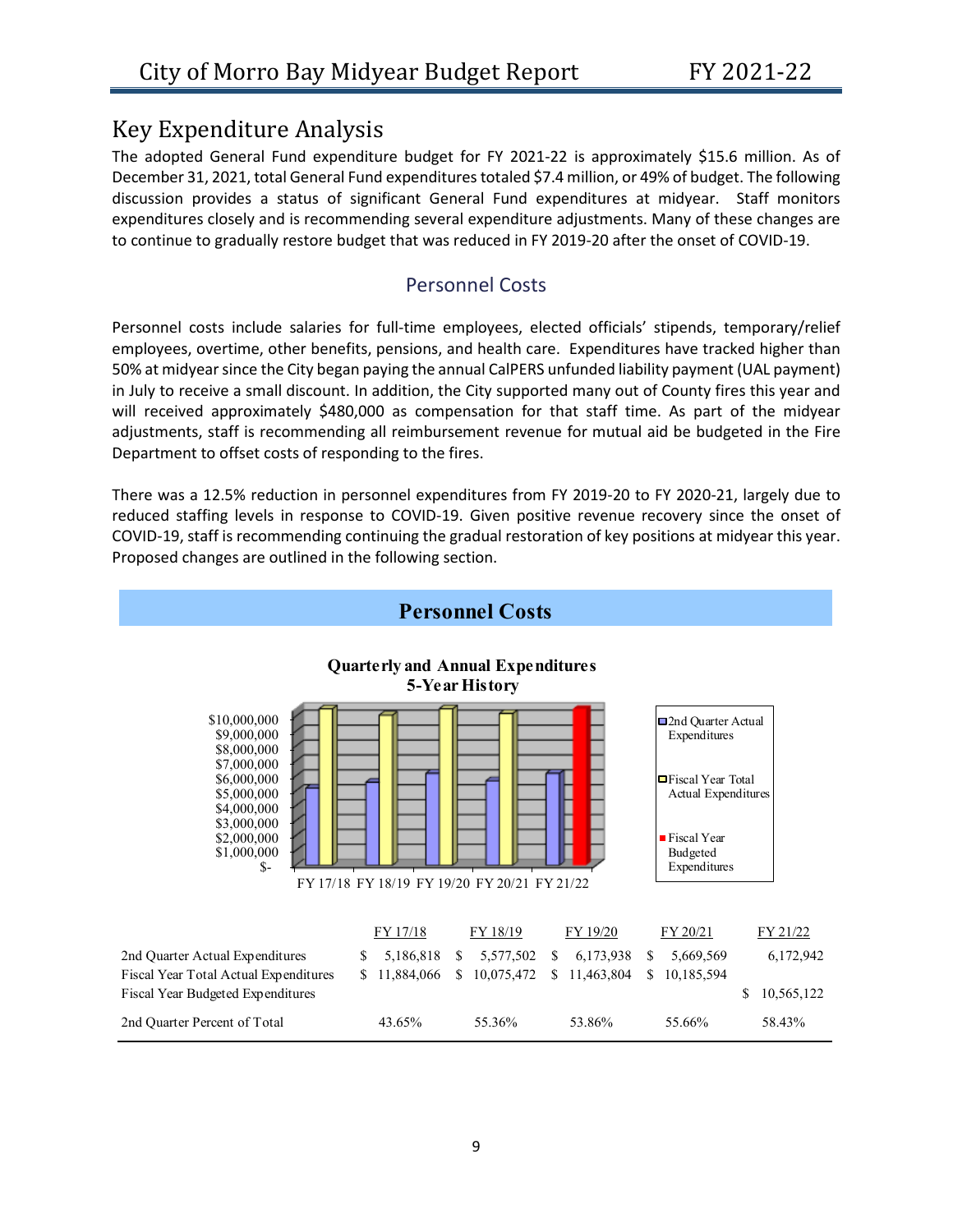#### Supplies & Expenses

Operating expenditures consist of all General Fund costs to provide services other than personnel costs. These include supplies and materials, consulting services, and contract services. Consulting and contractual services may have various contract start dates and payments that may not be equally spread throughout the fiscal year and there may be some delay in invoices from consultants. Therefore, the midyear expenditures this year at 32% are likely to increase later in the fiscal year as invoices are received. There are a few budget changes recommended in this category, outlined in detail in the next section.



# <span id="page-10-0"></span>Recommended General Fund Expenditure Budget Amendments

Staff is recommending the following General Fund expenditure budget adjustments at midyear. If approved, this would result in an amended General Fund expenditure budget of approximately \$16.8 million. The proposed expenditure budget adjustments would be more than covered by the recommended revenue budget increases based on fiscal year performance to date, improving the projected year-end operating surplus by approximately \$0.1 million. The recommended changes are summarized by department or division as follows, with a consolidated table presented after the narrative:

#### **Citywide –**

• Increase benefits budgets in the General Fund to cover the increase in the monthly City contribution to employees' health insurance premiums, per City Council direction on September 28, 2021 (\$37,746).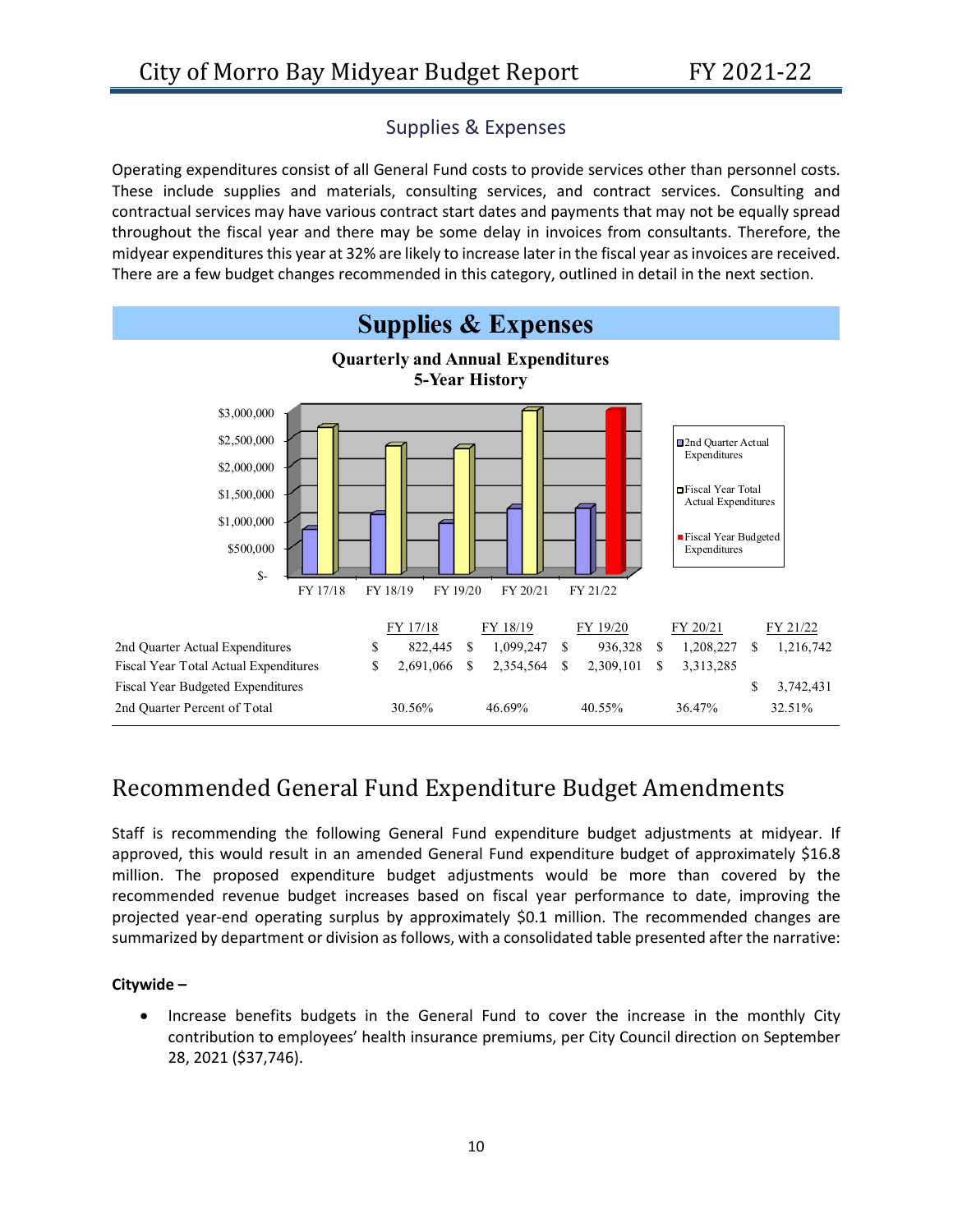#### **Police Department** –

- Implement Council direction from the September 14, 2021 Council meeting regarding gun control measures. Budget increases are less than anticipated in the September staff report due to COVIDrelated delays in program implementation. This will fund POST trainings, one community training, off duty firearms training for officers, and supplemental ammunition (\$29,500).
- Correct the general liability insurance budget for FY 2021-22 based on current invoice (\$37,895).

#### **Fire Department –**

• Budget expenditures associated with mutual aid response to wildfires. These funds will largely reimburse overtime costs and associated benefits and travel costs for staff deployed to mutual aid incidents and are fully offset by a revenue budget increase for funds received (\$480,000).

#### **Public Works –**

- Maintenance Division Increase consultant services budget for wildlife education and seagull management. In the summer of 2021 the City, Chamber of Commerce, and Pacific Wildlife Care held roundtable discussions on the seagull overpopulation and cleanliness issue, resulting in general consensus that a hybrid approach of educating residents and visitors about trash and hiring a consultant for seagull control would best solve the issue. The requested funds are to implement this approach and involve purchase and installation of signage to instruct residents and visitors about the importance of throwing away trash as well as partnering with a falconer to dissuade seagulls from settling in the City (\$40,000).
- Maintenance Division–Increase budget to account for ongoing portable restroom rentals along the waterfront for use by residents and visitors to the City. These portable facilities remain open overnight when the permanent restrooms close (\$12,000).
- Maintenance Division– Increase contractual services funding to allow for security fencing to be installed behind the Shasta Building and the Community Center. Currently, most outside areas around these two buildings have open access at all hours, which has attracted waste dumping and other nuisances. As a result, maintenance crews have become overwhelmed with requests to clean organic material, taking time away from other priorities. Fencing will prevent these nuisances from taking place at these two City facilities (\$11,000).
- Maintenance Division– Increase grounds maintenance supplies to fund fixes at the City's pickleball courts at Del Mar Park as well as other small maintenance projects, including security projects. Based on feedback received by staff from pickleball players, staff became aware of concerns about expansion joints on the pickleball courts. The security changes include updates to lock mechanisms around the City (\$14,000).
- Street Trees Increase budget for City arborist and tree trimming. The City is required to maintain the health and safety of trees within the right-of-way. Many of the City's trees have not been maintained for many years and therefore pose potential health and safety risks. These funds would support a certified arborist and trimmer to assess trees performing trimming when needed or removal when hazardous (\$21,500).
- Morro Creek Revitalization These funds are required for the City's contracted biologist to perform site visits to Morro Creek to verify the City has achieved and maintained 70% plant survival in the creek. In addition, the biologist submits an annual report to California Fish and Wildlife confirming the City's compliance with the terms of a Notice of Violation sent to the City in 2017. This is the final year of the City's 5-year plan for Morro Creek restoration (\$3,500).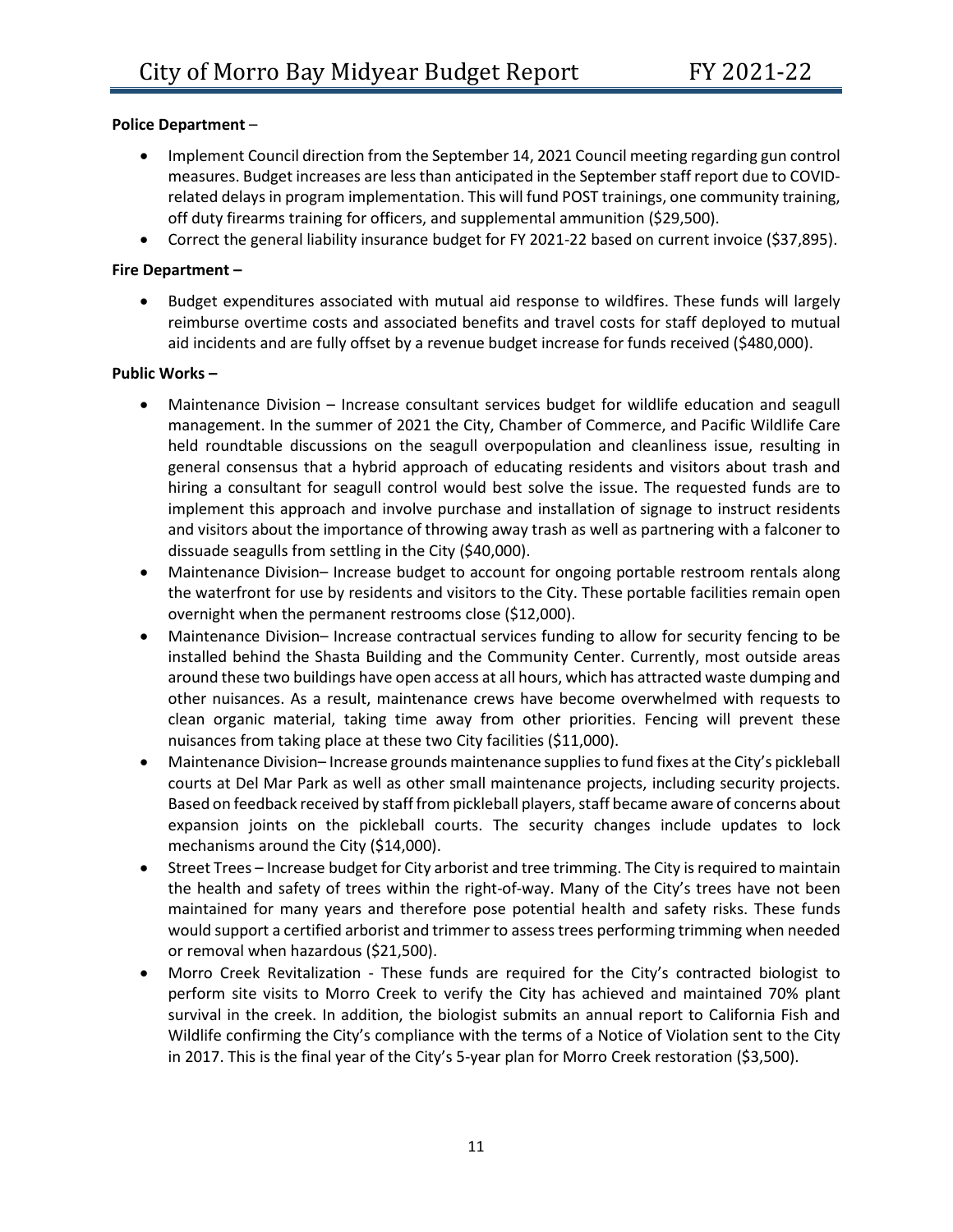#### **Recreation Services –**

- Administration Correct FY 2021-22 staffing budget errors to reflect current staffing (\$90,339).
- Sports Increase Recreation Supervisor from 0.75 to 1.0 FTE to restore pre-pandemic staffing levels and increase part-time sports staffing to allow for increased service provision such as adult softball and girls' softball (\$25,342).
- Youth Services Correct Recreation Youth Services staffing budget error and increase part-time staff due to increasing youth services activity (\$211,170).
- Teen Programs Eliminate Part-Time budget for Teen Programs; currently closed (-\$20,009).
- Community Pool Increase part-time staffing and training at the Community Pool to reflect increased use and hours (\$28,750).

#### **Community Development –**

• Software implementation to facilitate electronic plan review, funded by grant revenues (\$78,000).

#### **Administrative Services –**

Restore prior Finance staffing by adding a Fiscal Analyst position. In 2016, the City had seven Finance staff members. Today, there are six positions assisted inconsistently by part time hours. Two of the six full-time positions are intended to take on duties beyond finance, including oversight and support of IT, City Manager and citywide support, and analytical support for other City functions. This is not possible due to workload, which has increased over the years to include strategic financial direction and oversight for the Water Reclamation Facility, administration of the new American Rescue Plan Act funds, addressing the City's unfunded pension liability, and growing internal customer service needs. In addition, Council's stated goals of fiscal sustainability and economic vitality, as well as the desire to develop a more robust capital budget and financing strategy, require additional allocation of staff resources to address. The current staffing level is insufficient to meet best practices in fiscal administration and Council goals. Adding a Fiscal Analyst may not fully close the gap between existing and needed finance staff resources, but it will restore the City to the level of staffing it had six years ago, prior to recent workload expansions. Staff is continuing to implement other operational efficiencies and will continually evaluate staff resource levels. The cost of the Fiscal Analyst position for the remainder of FY 2021- 22 is estimated at approximately \$30,000. The ongoing annual costs with full benefits are estimated to be \$136,000 and would be budgeted in FY 2022-23; the full costs are built into the General Fund five-year forecast (\$30,000 midyear adjustment).

#### **City Clerk –**

- Fund the municipal election to be held in June 2022 as directed by Council (\$30,000).
- Add a City Clerk position, recognizing that that the current structure of combining the City Clerk and Human Resources Manager roles and responsibilities into one position is an unsustainable model that does not allow for sufficient capacity in either area. The addition of a City Clerk position would allow the City to keep pace with an increasing volume of Public Records Act requests, several City Advisory Boards, and Citywide records management duties, while allowing the City to properly address increasing HR needs including class and compensation analysis, succession planning, policy development and implementation, and employee training and development. The current joint position would be reclassified to a Human Resources/Risk Manager position after a new City Clerk can be brought on board. The current fiscal year costs of the City Clerk position are estimated to be approximately \$35,000. The ongoing annual costs will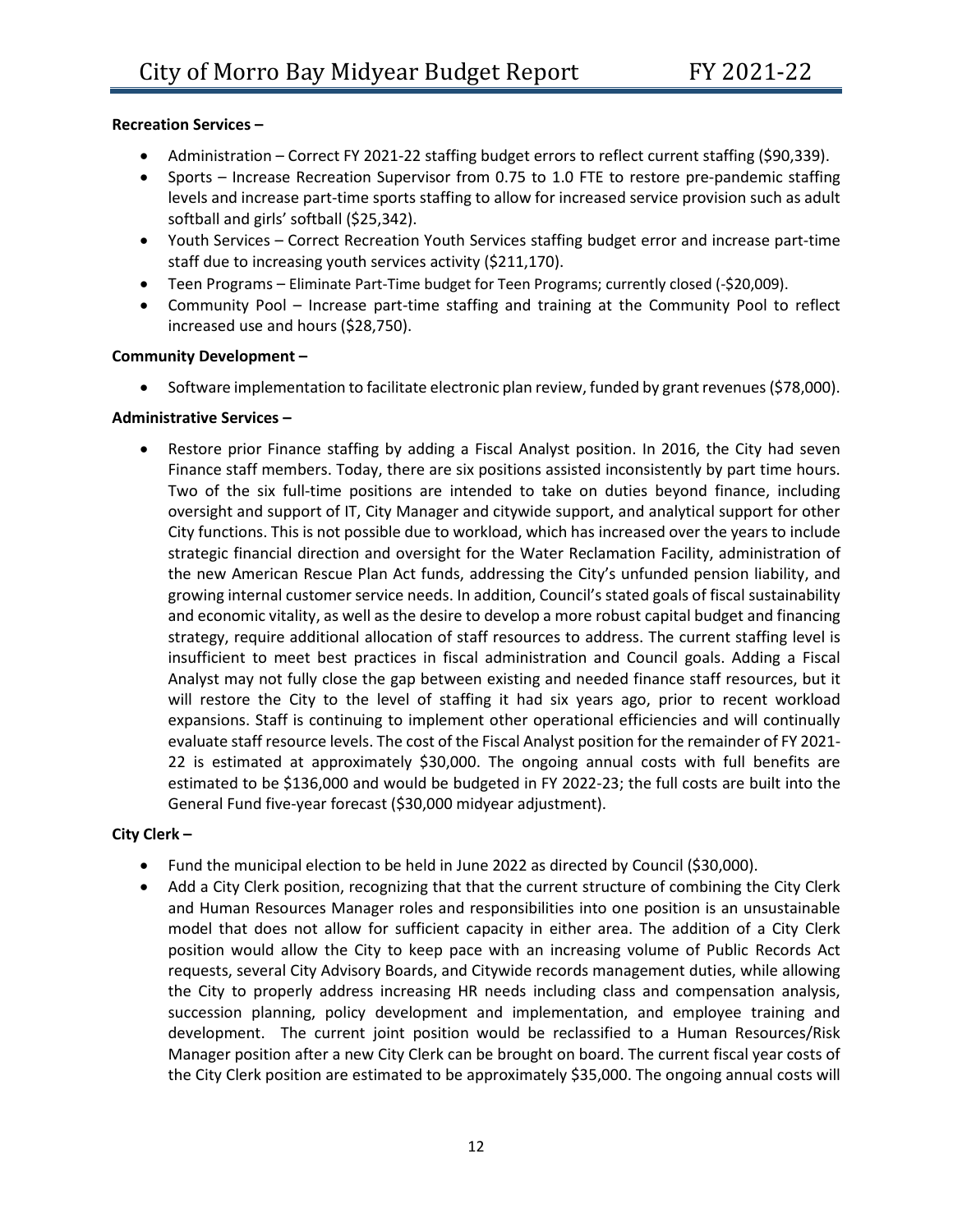full benefits are estimated to be \$159,000 and would be budgeted in FY 2022-23; the full costs are built into the General Fund five-year forecast (\$35,000 midyear adjustment).

#### **City Manager –**

- Host a facilitated regional coordination discussion with the other City Managers and regional partners; a portion of these costs will be reimbursed by participating agencies (\$10,000).
- Correct the general liability insurance budget for FY 2021-22 based on current invoice (\$12,546).

#### **Contractual Services –**

- Postpone the capital needs assessment work until FY 2022-23, given the retirement of the City Engineer and recruitment for his replacement in the latter part of FY 2021-22. This will be budgeted in FY 2022-23 (-\$200,000).
- Appropriate budget for the Townsend state lobbyist contract approved by Council in November 2021 (\$20,000).
- Appropriate funds for the beginning of a classification and compensation study to be completed in FY 2022-23 (\$30,000).

These changes are outlined in table form below. These expenditure increases and decreases result in a net General Fund budget increase of approximately \$1.1 million, which is offset by recommended General Fund revenue budget increases. If implemented, these would result in an amended General Fund budget of approximately \$16.8 million:

| Depart-<br>ment     | <b>Description</b>                                                                                                                                            | <b>Increase</b><br>(Decrease)<br><b>Amount</b> | Prior<br>Council<br>Appro-<br>val | One-<br>time/<br><b>Ongoing</b> |
|---------------------|---------------------------------------------------------------------------------------------------------------------------------------------------------------|------------------------------------------------|-----------------------------------|---------------------------------|
| All                 | Increased City Health Bank contributions                                                                                                                      | 37,746                                         | 9/28/21                           | Ongoing                         |
| Police              | Council-directed gun control measures - POST<br>trainings, one community training, off duty<br>firearms training for officers, and supplemental<br>ammunition | 29,500                                         | 9/14/21                           | Ongoing                         |
| Police              | General liability insurance budget to correct error<br>in FY 2021-22 budget                                                                                   | 37,895                                         | N/A                               | Ongoing                         |
| Fire                | Overtime for mutual aid wildfire response;<br>reimbursed                                                                                                      | 350,000                                        | N/A                               | One-time                        |
| Fire                | Employer Paid Benefits for mutual aid response;<br>reimbursed                                                                                                 | 120,000                                        | N/A                               | One-time                        |
| Fire                | Meals and Lodging for mutual aid response;<br>reimbursed                                                                                                      | 2,500                                          | N/A                               | One-time                        |
| Fire                | Rolling stock budget increase offset by mutual aid<br>reimbursement                                                                                           | 7,500                                          | N/A                               | One-time                        |
| <b>Public Works</b> | Maintenance - Wildlife education and seagull<br>management                                                                                                    | 40,000                                         | N/A                               | Ongoing                         |
| <b>Public Works</b> | Maintenance - portable restroom rentals along<br>the waterfront/rock                                                                                          | 12,000                                         | N/A                               | Ongoing                         |

#### **General Fund Expenditure Budget Amendments**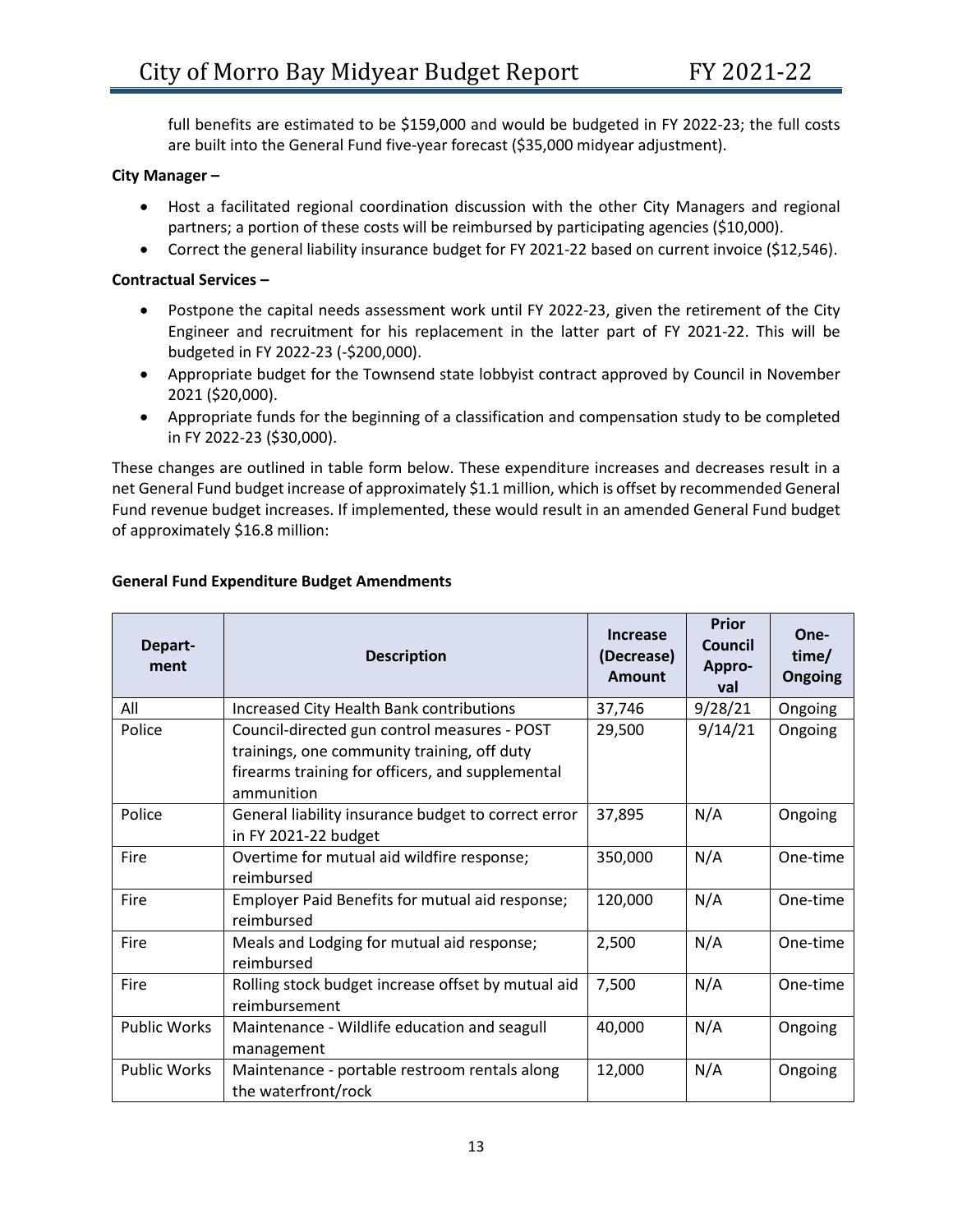| <b>Public Works</b>  | Maintenance - contractual services - security                    | 11,000    | N/A      | One-time |
|----------------------|------------------------------------------------------------------|-----------|----------|----------|
|                      | fencing for facilities                                           |           |          |          |
| <b>Public Works</b>  | Maintenance - grounds maintenance supplies -                     | 14,000    | N/A      | Ongoing  |
|                      | security updates and increased needs                             |           |          |          |
| <b>Public Works</b>  | Street Trees - City arborist funding increase                    | 6,000     | N/A      | Ongoing  |
| <b>Public Works</b>  | Street Trees - Tree trimming funding increase                    | 15,500    | N/A      | Ongoing  |
| <b>Public Works</b>  | <b>Morro Creek Revitalization</b>                                | 3,500     | N/A      | One-time |
| Recreation           | <b>Correct Recreation Administration staffing</b>                | 90,339    | N/A      | Ongoing  |
|                      | budget errors                                                    |           |          |          |
| Recreation           | Increase Recreation Supervisor from 0.75 to 1.0                  | 25,342    | N/A      | Ongoing  |
|                      | FTE and increase Sports part-time hours due to                   |           |          |          |
|                      | increasing activity                                              |           |          |          |
| Recreation           | Correct Recreation Youth Services staffing budget                | 211,170   | N/A      | Ongoing  |
|                      | errors and increase part-time staff due to                       |           |          |          |
|                      | increasing youth services activity                               |           |          |          |
| Recreation           | Eliminate Part-Time budget for Teen Programs;                    | (20,009)  | N/A      | Ongoing  |
| Recreation           | currently closed<br>Increase Recreation Community Pool part-time | 28,750    | N/A      |          |
|                      | hours due to increased activity                                  |           |          | Ongoing  |
| Admin                | Restore Finance staffing by adding a Fiscal                      | 30,000    | N/A      | Ongoing  |
| <b>Services</b>      | Analyst                                                          |           |          |          |
| Community            | Grant-funded electronic plan review software                     | 78,000    | N/A      | One-time |
| Dev                  |                                                                  |           |          |          |
| City Clerk           | Special Municipal Election for single Council                    | 30,000    | N/A      | One-time |
|                      | Member (June 7, 2022)                                            |           |          |          |
| City Clerk           | Add a City Clerk position (separate from Human                   | 35,000    | N/A      | Ongoing  |
|                      | Resources Mgr)                                                   |           |          |          |
| <b>City Manager</b>  | Regional coordination and facilitation                           | 10,000    | N/A      | One-time |
| <b>City Manager</b>  | General liability insurance budget to correct error              | 12,546    | N/A      | Ongoing  |
|                      | in FY 2021-22 budget                                             |           |          |          |
| <b>Contract Svcs</b> | Delay CIP Needs Assessment until FY 22-23                        | (200,000) | N/A      | One-time |
| <b>Contract Svcs</b> | Townsend Lobbyist contract                                       | 20,000    | 11/10/21 | Ongoing  |
| <b>Contract Svcs</b> | Begin classification and compensation study                      | 30,000    | N/A      | One-time |
|                      | (Finish in FY 22-23)                                             |           |          |          |
|                      |                                                                  |           |          |          |
|                      | <b>Total General Fund Budget Amendment</b>                       | 1,068,279 |          |          |

The net impact of the General Fund revenue and expenditure budget amendments would be an improvement of approximately \$0.1 million in the projected year-end fund balance, resulting in a total projected operating surplus of approximately \$0.2 million for FY 2021-22.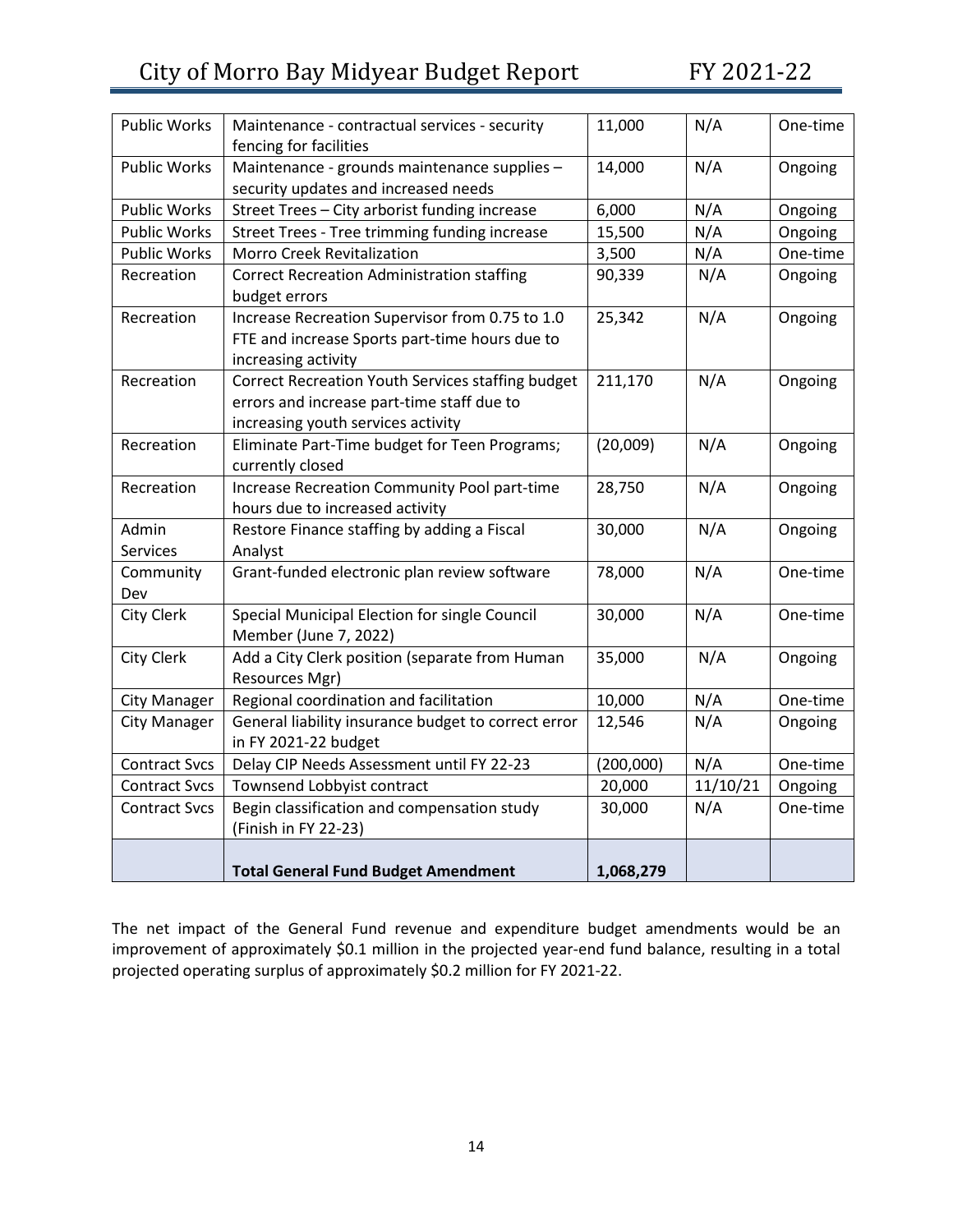# Measure Q & E Fund

<span id="page-15-0"></span>Measure E was approved by the voters in November 2020 and replaced Measure Q, which was approved by the voters in 2006. Measure Q was a one-half percent local transaction and use tax, and Measure E added one percent to that, for total Measure E tax of one and a half percent. This is codified and explained in detail in Chapter 3.26 [of Morro Bay's Municipal Code.](https://library.municode.com/ca/morro_bay/codes/code_of_ordinances?nodeId=TIT3REFI_CH3.26TRUSTA) While Measure E is a General Tax, the City Council has identified areas of priority spending consistent with the ballot measure language in 2020, and consistent with the prior 2006 ballot language used when Measure Q was approved. As directed by City Council on April 13, 2021, the four priority areas of spending include:

- Maintain public safety services by funding staff positions that are most closely aligned with the purposes of the Measures Q and E. Expenses include costs associated with Morro Bay Fire Department, Morro Bay Police Department and Morro Bay Harbor personnel and equipment, in addition to the Fire Headquarter Debt service and the Fire Engine loan repayment;
- Maintain or enhances cleanliness and safety of public space such as parks, waterfront and the beach by funding personnel, supplies, expenses and equipment to support City operations in departments including Public Works Consolidated Maintenance and Harbor Department;
- Invest in infrastructure and equipment such as street paving, storm drains, and vehicle replacements that support City services. This priority may include increasing capacity to implement the backlog of unfunded capital projects; and
- Ensure financial health of the City by maintaining appropriate reserves to protect against economic downturns, natural/health emergencies and other unforeseen challenges or opportunities.

Measure E (like Measure Q before it) requires an independent annual financial audit and the establishment of an independent citizens' advisory committee to review annual expenditures.  The Citizens' Finance Advisory Committee (CFAC) servers as that oversight committee and is to receive annual and semi-annual reporting on expenditures from Measure revenues. This Midyear report serves as that semi-annual report.

As of December 31, 2021, the Measure Q & E Fund (fund 003) had received 43% of budgeted revenues and expended 18% of budgeted expenditures (excluding encumbrances).

|                     | <b>Adopted Budget</b> | 12/31/21 Actuals % Rec'd/ Used |     | <b>Prior Yr Actual</b> |
|---------------------|-----------------------|--------------------------------|-----|------------------------|
| Total Revenues      | 3,438,184             | 1,490,341                      | 43% | 2,067,450              |
| <b>Total</b>        | 4,072,558             | 740,873                        | 18% | 1,318,910              |
| <b>Expenditures</b> |                       |                                |     |                        |
| <b>GRAND TOTALS</b> | $(634, 374)^*$        | 749,468                        |     | 748,540                |

#### **FY 2021-22 Measure Q & E Total Revenues and Expenditures**

\* Expenditure budget exceeds revenue budget due to intended use of fund balance from prior years.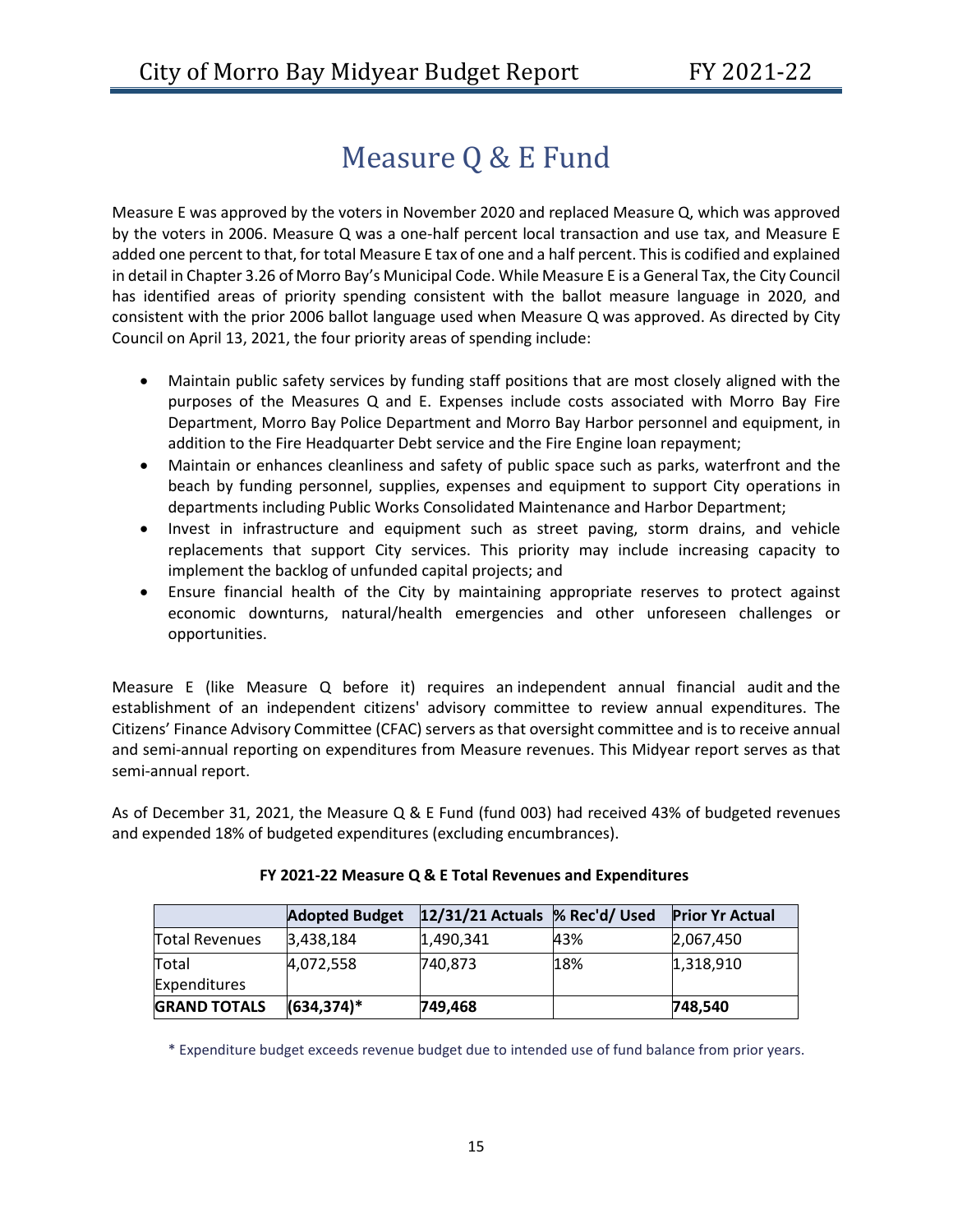#### Measure Q & E Fund Revenues

The Fund's revenue budget is comprised of Measure Q revenues and Measure E revenues. At the time that the FY 2021-22 budget was prepared, staff lacked clarity about how the funds would be received from the state. Therefore, the Adopted Budget included roughly one-third of the funds for Measure Q revenues and two-thirds for Measure E revenues. In fact, since Measure E replaced Measure Q under the ordinance, all funds will be received as Measure E funds from the state. The City will continue to receive very small amounts of Measure Q revenue as late sales tax receipts are remitted to the State and passed along to the City. In future fiscal years, all revenue budgeted and received will be Measure E revenue. This year, \$1,479,581 of the revenues received as of December 31, 2021 were Measure E and the remaining \$10,760 were Measure Q. The fact that 43% of budgeted revenues have been received at midyear is very positive, since these represent only sales taxes remitted through October; there is a delay in the City's receipt of the funds.

#### Measure Q & E Fund Expenditures

At midyear, the Measure Q & E Fund had expended 20% of budgeted revenues. The primary reason that figure is lower than would be expected is that the interfund transfer entries had not yet been made.

| <b>Department</b>         | Adopted       | <b>Actuals</b> | % Used | <b>Prior Yr</b> |
|---------------------------|---------------|----------------|--------|-----------------|
|                           | <b>Budget</b> |                |        | <b>Actual</b>   |
| Non-Departmental          |               | 2,914          |        |                 |
| Police                    | 600,451       | 190,104        | 32     | 132,127         |
| Fire                      | 744,405       | 453,313        | 61     | 350,633         |
| <b>Public Works</b>       | 469,577       | 31,358         | 11     | 10,400          |
| Harbor                    | 201,000       | 63,184         | 31     |                 |
| Interfund Transfers       | 2,057,126     | 0              | 0      | 1,318,910       |
| <b>Total Expenditures</b> | 4,072,558     | 740,873        | 20%    | 1,318,910       |

Interfund transfers will be made as budgeted: \$50,000 to the Harbor Fund for a new patrol vessel, \$625,000 to the General Fund Emergency Reserve, \$350,000 to the General Government CIP Fund for the Pavement Management project, \$314,000 to the General Government CIP Fund for Storm Drain projects, and \$600,000 to the General Government CIP Fund for the Highway 1/41 Interchange. Work is resuming on capital projects after a pause during the pandemic due to fiscal uncertainty. Restarting this work has been somewhat slowed due to the retirement of the City Engineer and a recruitment for a Senior Civil Engineer that did not result in a hire. However, staff has procured consultant services and has hired a new City Engineer to continue forward progress on these projects.

In addition to the inter-fund transfers not having been made yet at midyear, there will also be some personnel entries that will be charged to the fund in the second half of the fiscal year, such as the CalPERS unfunded liability payments that have not yet been charged to the fund.

Expenditures in Public Works are particularly low at midyear given that the \$175,000 budgeted for CIP implementation had not yet begun to be expended. There are recommended budget amendments associated with this item below.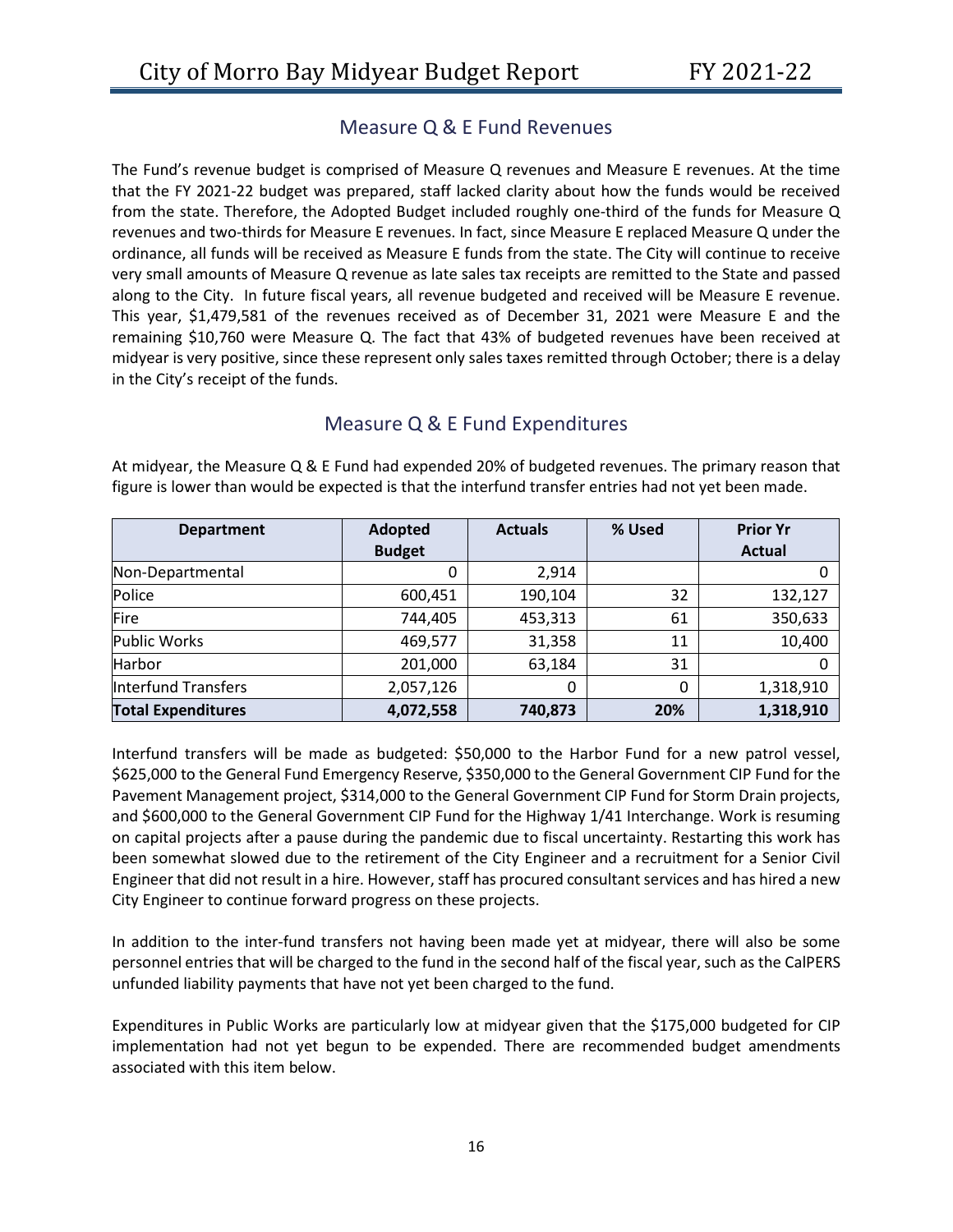# <span id="page-17-0"></span>Recommended Measure Q & E Fund Budget Amendments

**Revenues.** Due to a strong economic recovery, the City's sale tax consultants HdL are projecting strong increases to Measure E revenues for FY 2021-22. Given the volatility of the portion of sales taxes related to tourism in Morro Bay, staff recommends taking a conservative approach and budgeting just over half of the amount of revenue increase that HdL projects for the remainder of the fiscal year, as outlined in the section below. The recommended increase of \$500,000 for FY 2021-22 would result in an amended revenue budget of approximately \$3.9 million for Measure Q & E and would more than cover all recommended expenditure budget amendments, resulting in a net positive change to the projected yearend fiscal position.

**Expenditures.** Staff is recommending the following Measure Q & E Fund expenditure budget adjustments at midyear. All of the proposed expenditure budget adjustments would be more than covered by the recommended revenue budget increase, improving the projected year-end fund status. The recommended changes are summarized by department or division as follows, with a consolidated table presented after the narrative:

#### **Police –**

- Allocate budget to support the costs of body-worn cameras for police officers (\$28,000).
- Appropriate annual payment to the San Luis Obispo County Sheriff's Department for Morro Bay's contribution to the County Bomb/Drug/Gang task force. This funds staff and required equipment to respond to situations involving bombs, drugs, or gangs. This was previously budgeted in Measure Q & E but inadvertently omitted for FY 2021-22 (\$15,000).
- Appropriate funds for the annual regional SWAT team contribution. These funds go to the City of San Luis Obispo for staff and equipment that the SWAT team uses. Each agency has staff that are members of the SWAT team. The contribution amount is based on the number of SWAT members from each agency. Morro Bay has two SWAT team members. This was previously budgeted in Measure Q & E but inadvertently omitted for FY 2021-22 (\$6,000).
- Appropriate funds for the annual payment for CLETS/Data lines to the San Luis Obispo Sheriff's Department. This is for access to CLETS and Data lines that the Sheriff's department is the custodian of for the Department of Justice. This was previously budgeted in Measure Q & E budget inadvertently omitted for FY 2021-22 (\$15,000).
- Increase the budget for the Police Department's Records Management System (RMS) based on Council approval. This project was already budgeted in Measure Q & E, and after competing an RFP process, staff determined that additional one-time funding is required to obtain a satisfactory vendor and product (\$65,000).

#### **Public Works –**

• Reduce contractual services budget for CIP Implementation – The FY 2021-22 budget included \$175,000 for "Public Works Engineering CIP Implementation Resources". This pool of funding was to restore capacity in Public Works Engineering to achieve implementation of CIPs. The approach to pursue, such as staffing or consultant support or some combination thereof, was to be considered by the incoming Public Works Director. While a portion of these funds will be utilized, the full amount will not be. Staff recommends reducing contract services budget and reallocating to fund an Associate Engineer position for CIP implementation, explained below (-\$100,000).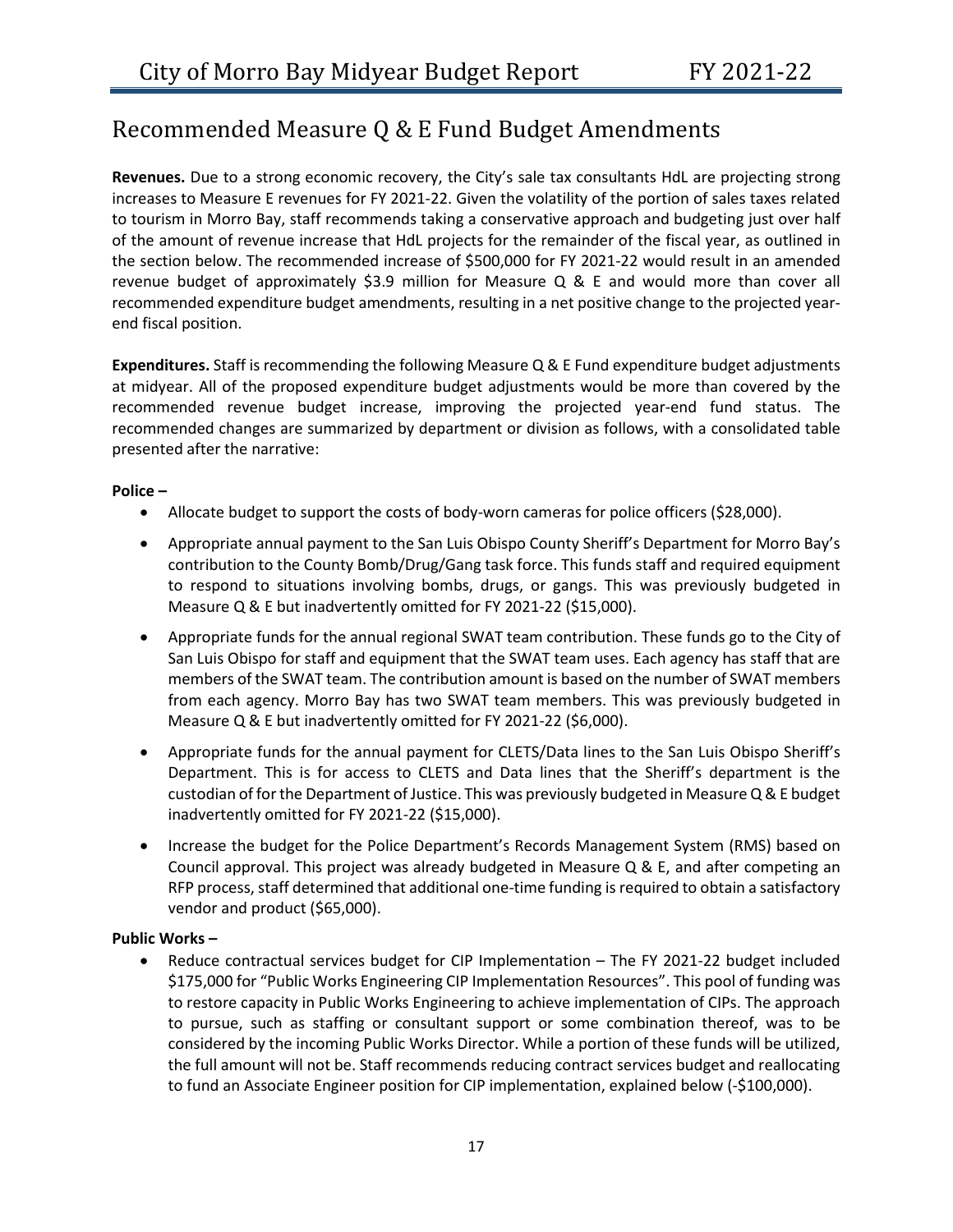- Increase capacity to deliver capital projects by funding an Associate Engineer for CIP Implementation - At the meeting on September 14, 2021, City Council approved an increase of one Full Time Equivalent (FTE) position for a Senior Civil Engineer in order to assist with capital project implementation. Subsequently, staff opened a recruitment for the position for approximately two months but only received one application from a viable candidate who ultimately was not interested in the job. In conversations with hiring managers from other public agencies, staff learned that all agencies currently attempting to hire engineers are facing similar recruitment challenges. However, an opportunity to promote a qualified staff person to an Associate Engineer position arose when an employee's previous duties were transferred to a new Engineering Tech successfully hired in January. The Associate Engineer will largely be focused on capital projects implementation in line with the stated goals of City Council and Measure Q & E funding. The costs for this position for the remainder of the fiscal year are approximately \$44,000. On an ongoing basis, this position will cost approximately \$143,000 fully burdened (\$44,000).
- Increase capacity to enhance cleanliness and safety of public spaces by funding a Maintenance Superintendent position. This position was defunded in FY 2020-21 in response to the pandemic, and the move has impacted the City's ability to effectively manage the maintenance function. Reinstating this position will allow Public Works to streamline the development, organization, and distribution of critical maintenance operations tasks related to the City Council Goal of improving infrastructure by addressing cleanliness (while maintaining sensitivity to wildlife) and safety issues. These operations include the upkeep of several City assets, including storm drains, sidewalks, streets, street trees, open space areas, parks, public restrooms, City facilities, City vehicles, and other assets. The addition of a Maintenance Superintendent will make the City's maintenance operations more efficient and will enhance responsiveness to requests made by residents, businesses, regulatory agencies, and other City departments. The costs for this position for the remainder of the fiscal year are approximately \$35,000 maximum, as it will take some time to recruit. On an ongoing basis, this position will cost approximately \$159,000 fully burdened (\$35,000).

#### **Interfund Transfers –**

- Make the final payment to the General Fund Emergency Reserve (GFER) for the Fire apparatus one year early. The four-year payment schedule for Measure Q & E Fund to repay the General Fund Emergency Reserve for the \$225,000 loan to purchase a portion of the fire apparatus will end in FY 2022-23. Due to the positive revenue growth in Measure E, the Fund has the capacity to repay this now. This will free up \$56,250 for appropriation in the FY 2022-23 Measure Q & E Fund budget and will contribute to restoring the General Fund Emergency Reserve consistent with Council's GFER policy (\$56,250).
- Increase the budgeted transfer to the General Fund Emergency Reserve consistent with Council GFER policy setting the minimum reserved balance at 33% and the target at 50%. The projected GFER balance at the end of FY 2021-22 is \$3.9 million, short of the minimum 33% level. This additional transfer would take the GFER closer to the required minimum (\$300,000).

If the recommended budget amendments to the Measure  $Q \& E$  Fund are implemented, the amended revenue budget would be approximately \$3.9 million and the amended expenditure budget would be approximately \$4.5 million. This would spend down slightly less of the remaining FY 2020-21 fund balance than anticipated, leaving additional fund balance to appropriate in FY 2022-23.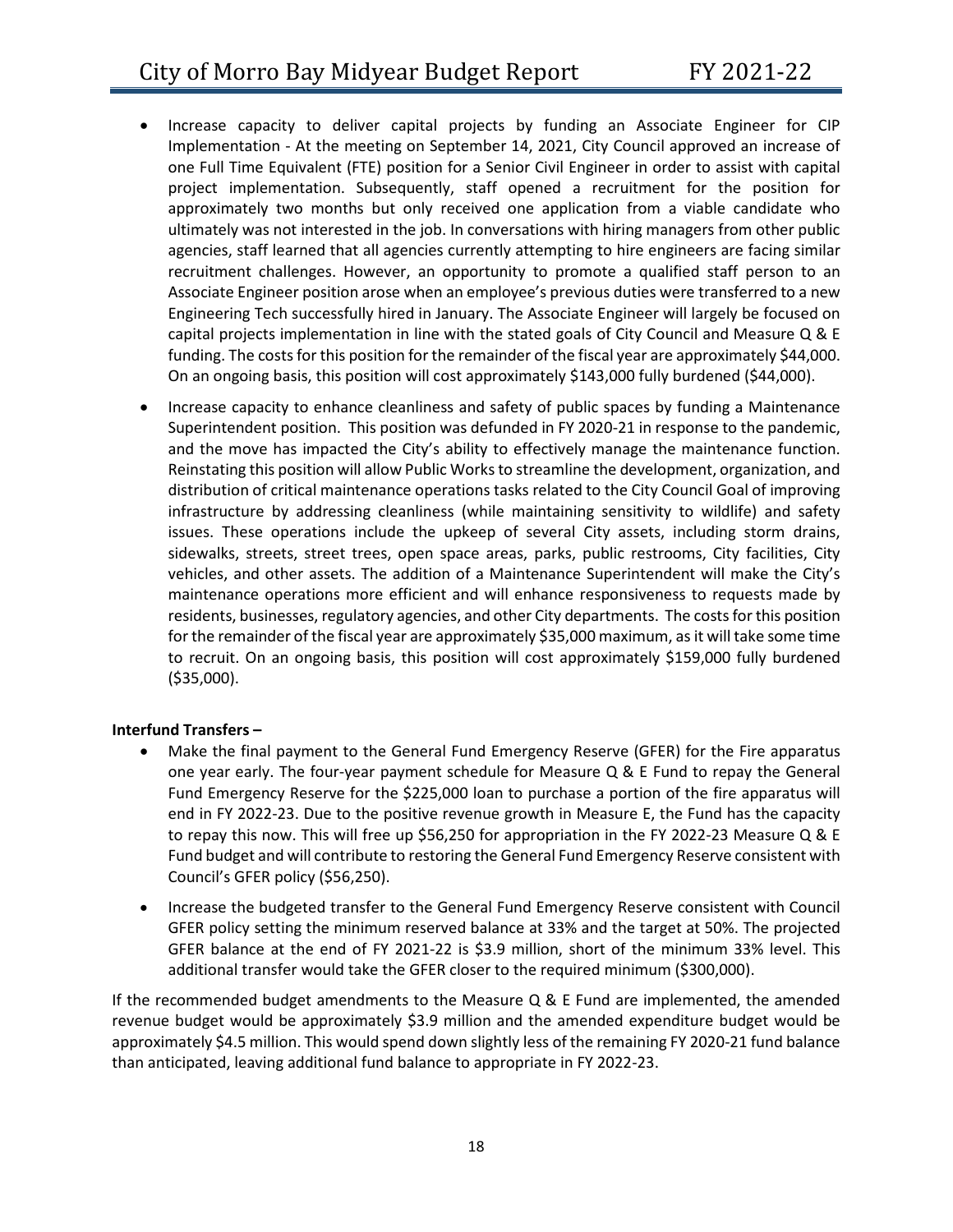The recommended changes are outlined in tabular form below:

**Recommended Measure Q & E Fund Budget Amendments**

| Measure Q & E Fund Revenues                 | <b>Budget Increase</b> |
|---------------------------------------------|------------------------|
| Increase Measure E Sales Tax Revenue Budget | 500,000                |

| <b>Measure Q &amp; E Fund Expenditures</b>                                                                   | <b>Budget</b><br><b>Increase</b><br>(Decrease) | <b>Prior</b><br>Council<br><b>Approval</b> | One-time /<br><b>Ongoing</b> |
|--------------------------------------------------------------------------------------------------------------|------------------------------------------------|--------------------------------------------|------------------------------|
| Police - Body-Worn Camera Support                                                                            | 28,000                                         | Prior years                                | Ongoing                      |
| Police - Bomb/Drug/Gang task force payment to Sheriff                                                        | 15,000                                         | Prior years                                | Ongoing                      |
| Police - SWAT Team contribution to the Regional SWAT                                                         | 6,000                                          | Prior years                                | Ongoing                      |
| Police - Data and CLETS lines                                                                                | 15,000                                         | Prior years                                | Ongoing                      |
| Police - Records Management System (RMS) Costs                                                               | 65,000                                         | 1/25/2022                                  | One-time                     |
| Public Works - Reduce Contract Services budget for CIP<br>Implementation (will perform primarily with staff) | (100,000)                                      | N/A                                        | One-time                     |
| Public Works - Associate Engineer for Capital Projects<br>(remainder of FY)                                  | 44,000                                         | Sr. Engineer<br>9/14/21                    | Ongoing                      |
| <b>Public Works - Consolidated Maintenance Superintendent</b><br>(remainder of FY)                           | 35,000                                         | N/A                                        | Ongoing                      |
| Transfers - Pay off remainder of Fire Apparatus Early                                                        | 56,250                                         | N/A                                        | One-time                     |
| Transfers - Increase to General Fund Emergency Reserve                                                       | 300,000                                        | N/A                                        | One-time                     |
| <b>Total</b>                                                                                                 | 464,250                                        |                                            |                              |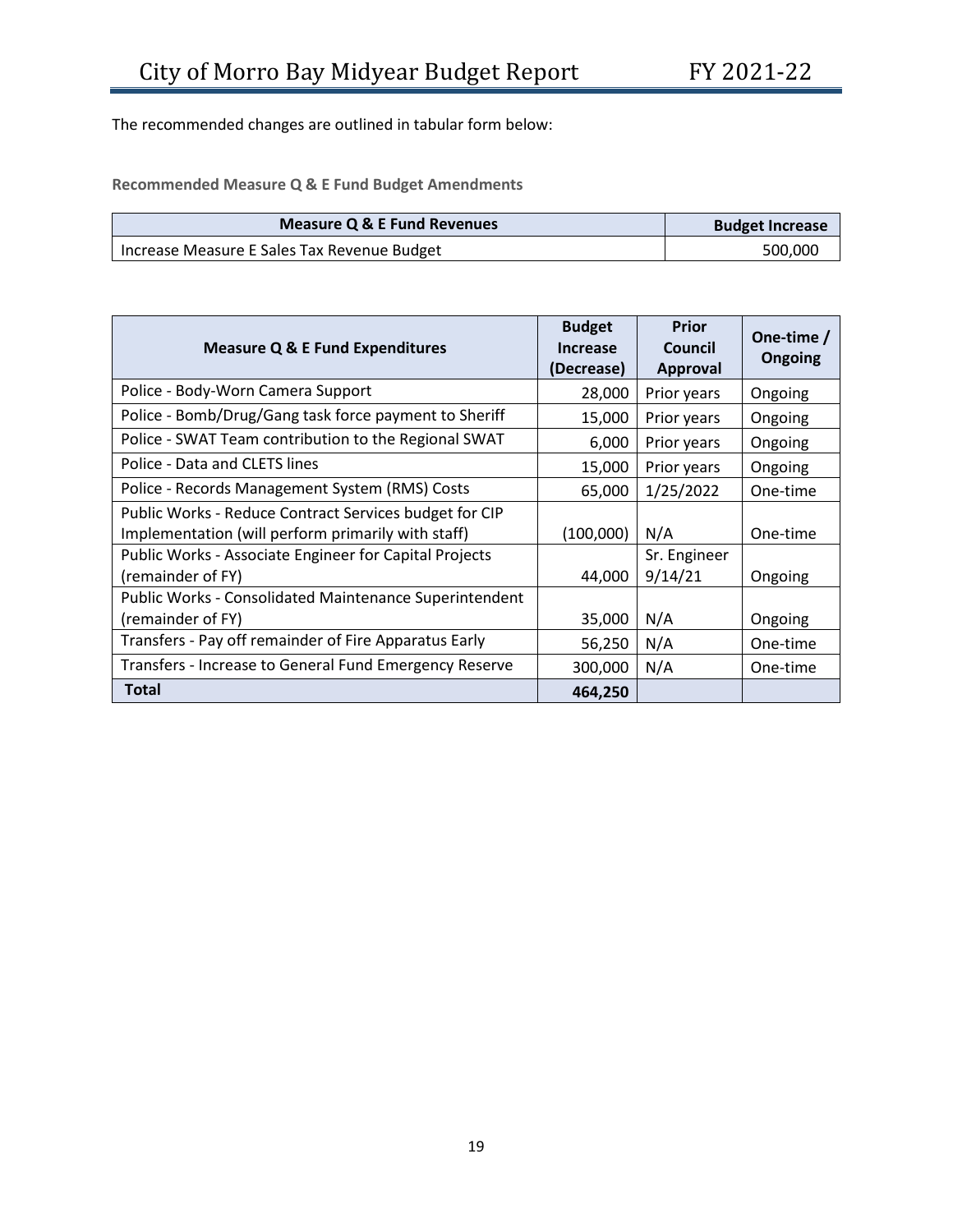# Enterprise Funds

<span id="page-20-0"></span>The Enterprise Funds are Proprietary Funds used to report the same functions presented as business-type activities. The following funds are included in this category: Harbor Funds, Water Funds, Sewer Funds, and Transit Funds. Currently, each of the enterprise funds have an operating fund, capital improvement fund, equipment replacement fund, and an accumulation fund that hold operating savings for future projects. The following gives an update on important changes or activities in these funds.

# Harbor Funds

<span id="page-20-1"></span>The Harbor Enterprise Fund accounts for revenues received from harbor leases, slips, moorings, and other sources, which are expended for maintenance, operation, patrolling, and improvements of the harbor. The Harbor Department recently implemented an RV parking program that has begun to generate some new revenue for these activities. As of December 31, 2021, the Harbor Operating Fund had expended approximately 39% of its budget, or \$0.8 million of \$2.1 million. Last fiscal year, the Harbor Fund had an operating surplus of \$0.6 million, but the fund balance remains negative due in large part to long-term liabilities such as the pension liability. Work on Harbor Department capital projects was put on hold after the onset of the pandemic and has since partially resumed. Significant unfunded capital improvement needs associated with Harbor Fund activities remain.

# <span id="page-20-2"></span>Recommended Harbor Funds Budget Amendments

There are several budget amendments in Harbor Funds recommended at midyear to reflect updated capital project activity, an increased donation from Friends of the Harbor for the patrol vessel and evolving operational needs. The recommended changes are outlined in narrative form followed by a summary table. In total, these result in a net expenditure increase of approximately \$0.1 million across all Harbor funds. Given that the Adopted FY 2021-22 budget included an estimated \$0.1 million net operating surplus, the fiscal year-end position of the Harbor funds will not be significantly altered by these midyear changes.

#### **Harbor Operating Fund & Accumulation Fund –**

- Increase RV Camping Program revenue due to the extension of the pilot program, and increase associated program expenditures (\$60,000 revenue; \$10,200 expenditures).
- Increase revenue for launch ramp parking and transfer that into the Harbor Accumulation Fund consistent with past practice (\$10,000).
- Budget for additional hull/vessel insurance for the new patrol boat (\$10,000).
- Harbor operations have had reduced staffing for some time. An organizational assessment will assist with a review of operational needs (\$25,000), and temporary administrative support will be procured until that assessment is completed (\$20,000).
- Correct staffing budget (\$32,581) and increase City Health Bank monthly contributions per Council approval (\$4,260).
- Increase transfers to the CIP Fund by a net \$80,000 to account for a new CIP project at 595 Embarcadero (\$100,000) and reflect a portion of the increased donation from Friends of the Harbor for the new boat (-\$20,000).

#### **Harbor Capital Improvement Fund –**

• 595 Embarcadero Lease Site Improvements - The conversion of the vacant former Morro Bay Aquarium building for use by Three Stacks and a Rock Brewing Company under an interim building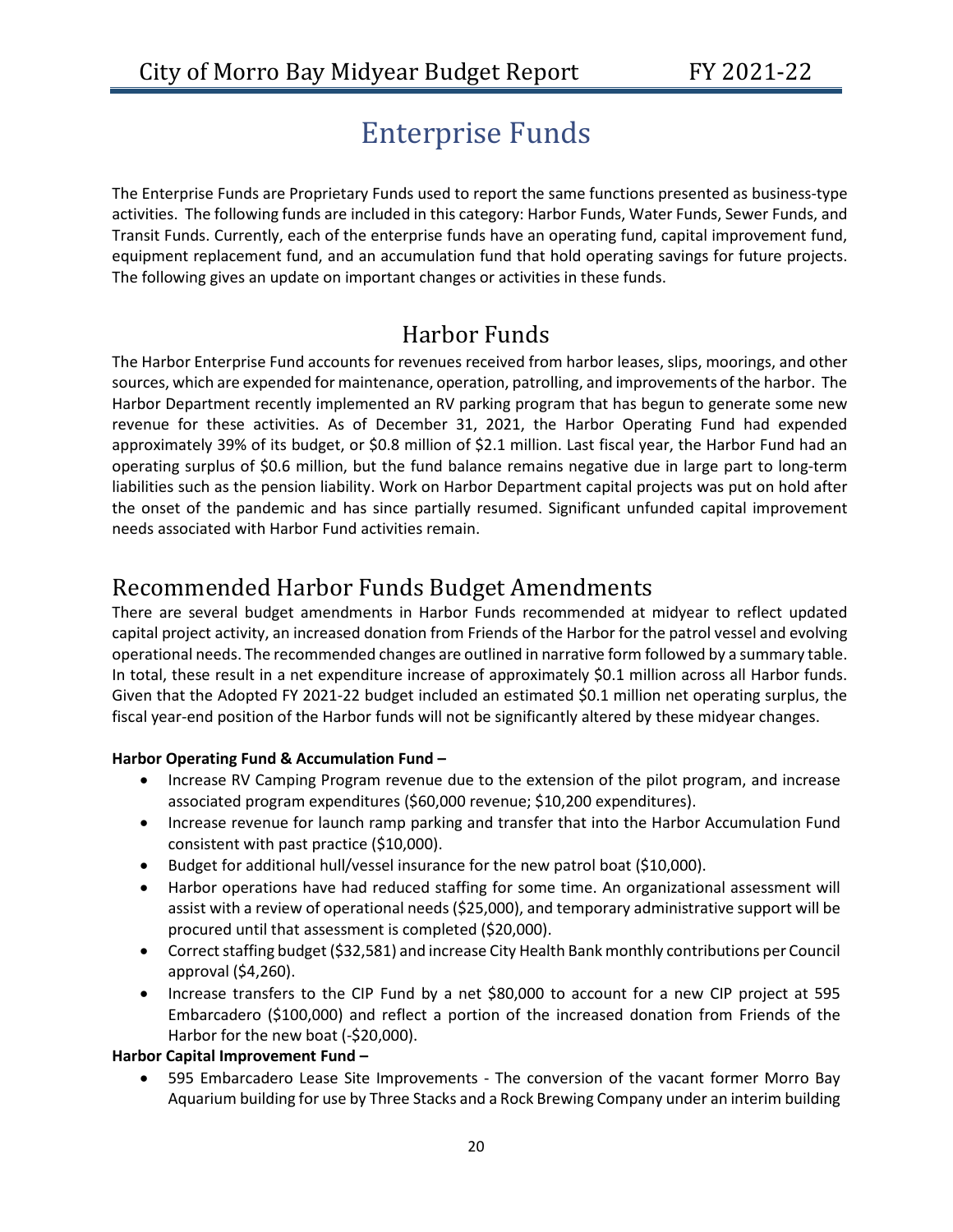lease agreement executed in 2019 required substantial owner improvements. The City agreed to complete seismic retrofitting of the building, replace a substantial portion of the sewer lateral, and complete electrical and other upgrades. While staff's initial cost estimate for these items was approximately \$50,000 based on what was then thought to be the scope, the project scope and costs significantly increased (\$130,000 offset by a \$30,000 reimbursement from the lessee).

• Harbor Vessel/Equipment Project – The Friends of the Harbor donation revenue has increased by \$40,000 and the project budget has increased by an estimated \$20,000, reflected in the budget and transfer budget adjustments in the tables below.

| <b>Description</b>                                                       | <b>Increase</b><br>(Decrease) Amount |
|--------------------------------------------------------------------------|--------------------------------------|
| <b>Harbor Operating Fund Revenues</b>                                    |                                      |
| RV Camping Program Revenue Increase                                      | 60,000                               |
| Launch Ramp Revenue Increase                                             | 10,000                               |
| <b>Total</b>                                                             | 70,000                               |
| <b>Harbor Operating Fund Expenditures</b>                                |                                      |
| RV Camping Program - Additional TOT taxes and credit card fees           | 10,200                               |
| Additional hull/vessel insurance costs for new patrol boat               | 10,000                               |
| Harbor Department Organizational Assessment                              | 25,000                               |
| Increased Transfer of Addl Launch Ramp Revenues to Accumulation Fund     | 10,000                               |
| Temporary admin support until organizational assessment complete         | 20,000                               |
| Staff Budget Correction due to error in budget backup                    | 32,581                               |
| Increased City Health Bank contributions                                 | 4,260                                |
| Transfer to Harbor CIP Fund for 595 Embarcadero Improvements             | 100,000                              |
| Reduce transfer from Harbor Operating to CIP for Vessel                  | (20,000)                             |
|                                                                          |                                      |
| <b>Total</b>                                                             | 192,041                              |
| <b>Harbor Accumulation Fund Revenues</b>                                 |                                      |
| Increased Transfer in of Increased Launch Ramp Revenue                   | 10,000                               |
| <b>Total</b>                                                             | 10,000                               |
|                                                                          |                                      |
| <b>Harbor Capital Improvement Fund Revenues</b>                          |                                      |
| Increased donation from Friends of the Harbor                            | 40,000                               |
| Decrease transfer in from Harbor Operating Fund                          | (20,000)                             |
| Transfer In from Harbor Operating for 595 Embarcadero Lease Site Improv. | 100,000                              |
| <b>Reimbursement from Lessee</b>                                         | 30,000                               |
| <b>Total</b>                                                             | 150,000                              |
| <b>Harbor Capital Improvement Fund Expenditures</b>                      |                                      |
| 595 Embarcadero Lease Site Improvements                                  | 130,000                              |
| Harbor Vessels/Equipment Project Budget Increase                         | 20,000                               |
| <b>Total</b>                                                             | 150,000                              |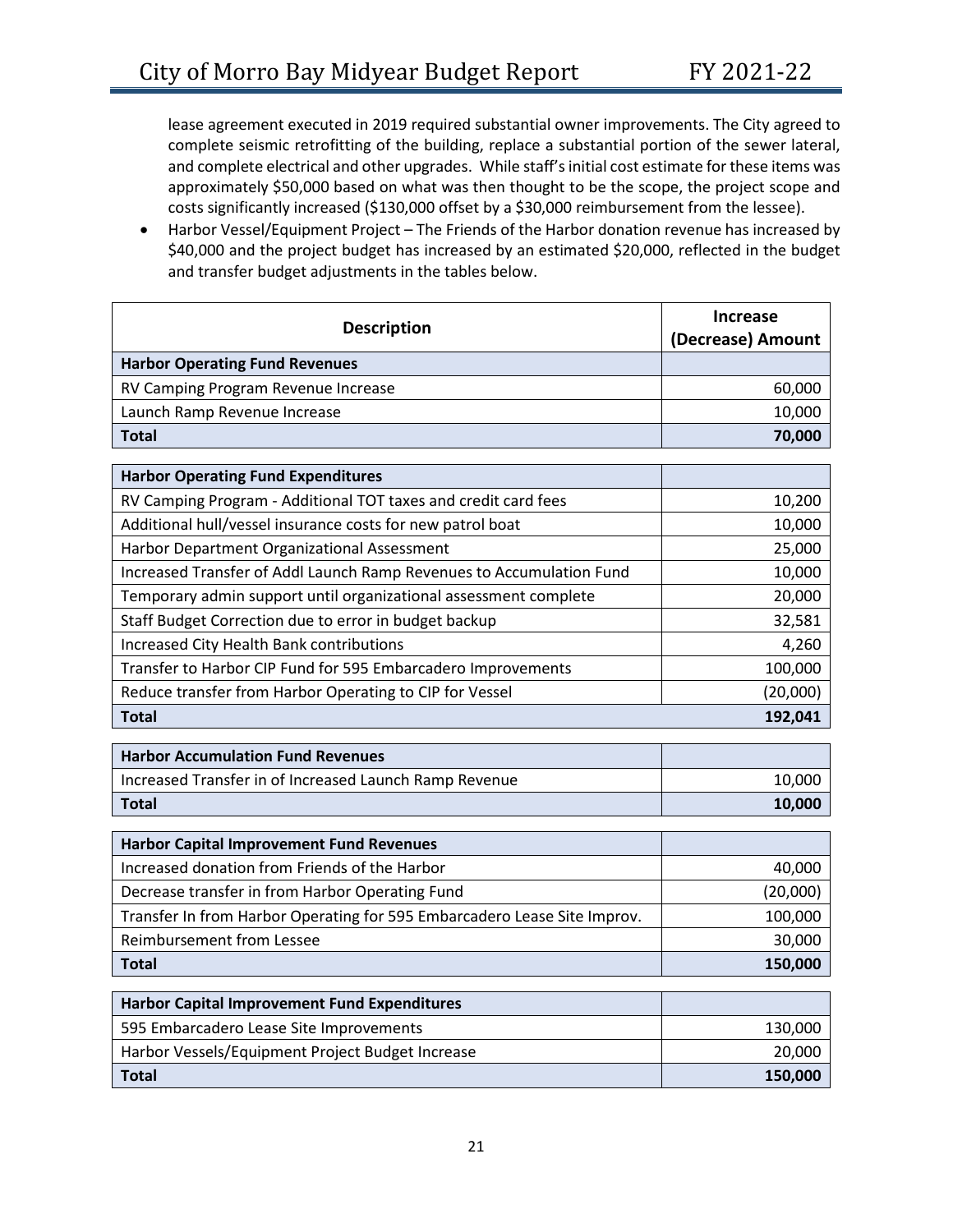# Water Funds

<span id="page-22-0"></span>The Water Enterprise Fund accounts for revenues received primarily from water service charges, which are expended for maintenance, operations, and capital improvements to the water system. At midyear, the Water Fund had received approximately 55% of its budgeted revenues (\$4.1 of \$7.5 million) and expended approximately 20% of its budgeted expenditures (\$0.8 million of \$7.6 million). The lag in expenditures is due primarily to pending interfund transfer entries to the Water CIP Fund.

# <span id="page-22-1"></span>Recommended Water Funds Budget Amendments

Progress is continuing on the OneWater projects. Staff is requesting an appropriation of an additional \$0.9 million for the Nutmeg Pressure Zone Project at midyear, not due to a project cost increase but due to accelerating the project timeline from what was assumed during budget development. In preparation of the FY 21-22 budget, many CIP budgets were extended out one year due to anticipated COVID revenue and staffing availability impacts. The budget for this project was inadvertently pushed out, although work continued on the project.

The one minor change to operating costs reflects the increase in monthly City Health Bank contributions approved by Council in September 2021. The Water Revenue (operating) fund balance can support these expenditure increases.

| <b>Description</b>                                       | Increase<br>(Decrease)<br>Amount |
|----------------------------------------------------------|----------------------------------|
| <b>WATER REVENUE (OPERATING) FUND EXPENDITURES</b>       |                                  |
| Increased City Health Bank contributions                 | 2,634                            |
| Transfer Out to Water CIP Fund for project 9932 (Nutmeg) | 899,797                          |
| <b>TOTAL</b>                                             | 902,431                          |
|                                                          |                                  |
| <b>WATER CIP FUND REVENUES</b>                           |                                  |

| **/ \ ! LI\ \!! ! \ VI\D !\L \ LI\ \ LJ                                   |         |
|---------------------------------------------------------------------------|---------|
| Transfer In from Water Revenue (Operating) Fund for Nutmeg (project 9932) | 899,797 |
| <b>TOTAL</b>                                                              | 899.797 |
|                                                                           |         |

| <b>WATER CIP FUND EXPENDITURES</b>  |         |
|-------------------------------------|---------|
| Nutmeg Pressure Zone Project (9932) | 899.797 |
| <b>TOTAL</b>                        | 899,797 |

# Sewer Funds

<span id="page-22-2"></span>The sewer enterprise funds account for revenues received primarily from sewer service charges, which are expended for maintenance, operations and improvements to the sanitary sewer system. The existing Wastewater Treatment Plant activities, shared with Cayucos until this year, are tracked in a separate fund (WWTP Fund 599). The Sewer Fund contributes to the Treatment Plan fund for Morro Bay's share of plant operations. At midyear, the Sewer Fund had received approximately 59% of budgeted revenue (\$4.6 of \$7.9 million). The Sewer Fund and Treatment Plant Fund had expended approximately 12% of budgeted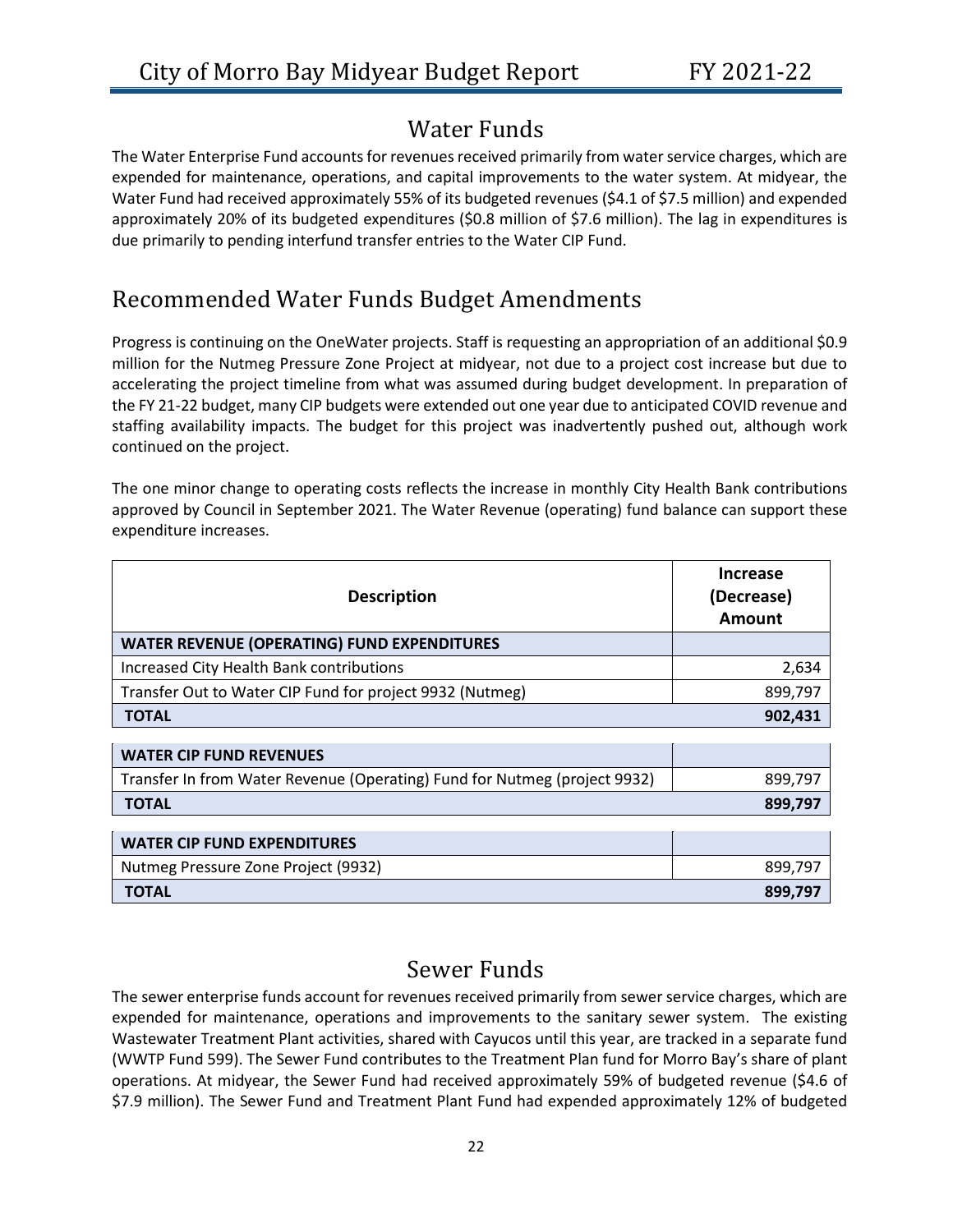expenditures collectively, which is lower than expected primarily due to interfund transfers pending from the Sewer Operating Fund to the WWTP Fund and from the Sewer Operating to the Sewer CIP Fund. The Water Reclamation Facility (WRF) project is underway now. Regular quarterly reports on the project's expenditures are presented to CFAC and Council. No midyear budget adjustment is requested for the WRF project. In addition to the WRF, the City is moving forward with other OneWater projects and requested associated budget amendments below.

### <span id="page-23-0"></span>Recommended Sewer Funds Budget Amendments

Progress is continuing on the OneWater projects. Staff is requesting an appropriation of an additional \$1.5 million at midyear for two wastewater collections projects, not due to a project cost increases but due to accelerating the project timeline from what was assumed during budget development. In preparation of the FY 21-22 Budget, many CIP budgets were extended out one year due to anticipated COVID revenue and staffing availability impacts. The budgets for the two projects below were inadvertently pushed out, although work continued on these projects. The Main St./Atascadero Rd. Project should progress now in order to sequence construction with the WRF Conveyance pipeline installation on Atascadero Road. The Beachcomber Project should proceed now in order to reduce Inflow and Infiltration into the sewer system. The Sewer Accumulation Fund has sufficient balance to transfer these funds into the Sewer CIP Fund.

The one minor change to operating costs reflects the increase in monthly City Health Bank contributions approved by Council in September 2021. The Sewer Operating Fund can accommodate that minor increase.

| <b>Description</b>                                                              | <b>Increase</b><br>(Decrease)<br>Amount |
|---------------------------------------------------------------------------------|-----------------------------------------|
| <b>MB/CS WASTEWATER FUND</b>                                                    |                                         |
| Increased City Health Bank contributions                                        | 6,312                                   |
| <b>TOTAL</b>                                                                    | 6,312                                   |
| <b>SEWER FUND OPERATING</b>                                                     |                                         |
| Increased City Health Bank contributions                                        | 1,548                                   |
| <b>TOTAL</b>                                                                    | 1,548                                   |
| <b>SEWER ACCUMULATION FUND EXPENDITURES</b>                                     |                                         |
|                                                                                 |                                         |
| Transfer Out to Sewer CIP Fund for projects 9928 and 9929                       | 1,500,626                               |
| <b>TOTAL</b>                                                                    | 1,500,626                               |
| <b>SEWER CIP FUND REVENUES</b>                                                  |                                         |
| Transfer In from Accumulation Fund for WW Collections Main St. & Atas Rd (9928) | 920,000                                 |
| Transfer In from Accumulation Fund for WW Collections Beachcomber (9929)        | 580,626                                 |
| <b>TOTAL</b>                                                                    | 1,500,626                               |
| <b>SEWER CIP FUND EXPENDITURES</b>                                              |                                         |
| Wastewater Collections Main St./Atascadero Rd. Project (9928)                   | 920,000                                 |
| Wastewater Collections Beachcomber Project (9929)                               | 580,626                                 |
| <b>TOTAL</b>                                                                    | 1,500,626                               |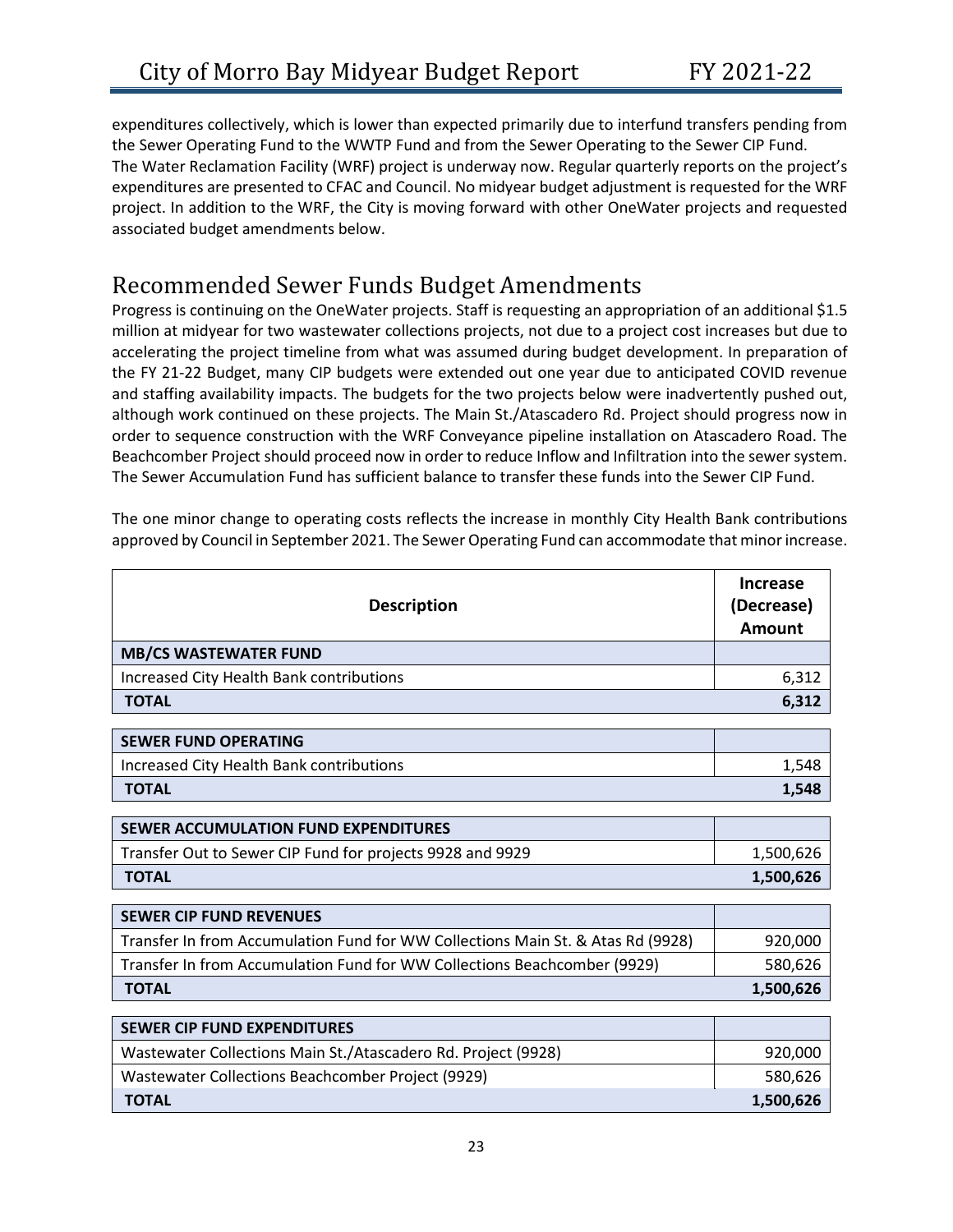# Transit Fund

<span id="page-24-0"></span>The Transit Fund accounts for the operations and activities associated with the City's public transit system, Morro Bay Transit, which operates a year-round deviated fixed route with fixed route and Call-A-Ride services, and a seasonal Trolley service. The deviated fixed route operates one fixed route that flexes, or deviates, off-route to provide limited, advance-scheduled, curb-to-curb service (Call-A-Ride), then returns to the next fixed route stop.

The primary source of revenue for this Fund is Transportation Development Act (TDA) money. TDA was enacted by the State Legislature in 1971 to make funds available for transit, pedestrian way and bikeway projects, transportation planning, ridesharing and street and road improvements. Funds for the TDA come from 1/4 cent of the retail sales tax, for Local Transportation Funds (LTF), and from sales taxes on diesel fuel, for State Transit Assistance (STA). These funds are allocated annually by the San Luis Obispo Council of Governments (SLOCOG) to eligible claimants, under two funding programs: Local Transportation Fund (LTF) and State Transit Assistance (STA).

# <span id="page-24-1"></span>Recommended Transit Fund Budget Amendments

Staff is recommending the following budget changes to the Transit fund to recognize additional anticipated revenues that staff has been made aware of since budget adoption. There was a small increase in STA funding after the budget was adopted; farebox receipts were slightly higher than budgeted because fare collection began earlier than antiicpated after a pandemic pause; and the City will be receving CARES Act funding in FY 2021-22 as a reimbursement for activities in the last quarter of FY 2020-21.

| <b>Description</b>                                          | <b>Increase</b><br>(Decrease) Amount |
|-------------------------------------------------------------|--------------------------------------|
| <b>TRANSIT OPERATING FUND REVENUES</b>                      |                                      |
| MB Transit DAR STA - Increase in STA funding from State     | 6,934                                |
| MB Transit Van Farebox Receipts - increase based on actuals | 4,000                                |
| MB Transit Coronavirus Relief - CARES Phase 2 reimbursement | 75,633                               |
| <b>TOTAL</b>                                                | 86,567                               |

Expenditrues are increasing slightly as well and will be more than covered by the additional revenue.

| <b>TRANSIT OPERATING FUND EXPENDITURES</b>                                                |       |
|-------------------------------------------------------------------------------------------|-------|
| MB Transit Fuel, Oil, Lubricants - fuel costs have increased                              | 4,300 |
| MB Transit Machinery/Equip/Supplies - vehicle repairs                                     | 700   |
| MB Transit Contractual Services - higher contract CPI adjustment 3rd/4 <sup>th</sup> qtr. | 2,000 |
| <b>TOTAL</b>                                                                              | 7,000 |

If these budget amendments are approved, the amended Transit Fund revenue budget would be approximately \$0.4 million and the amended expenditure budget would be approximately \$0.3 million.